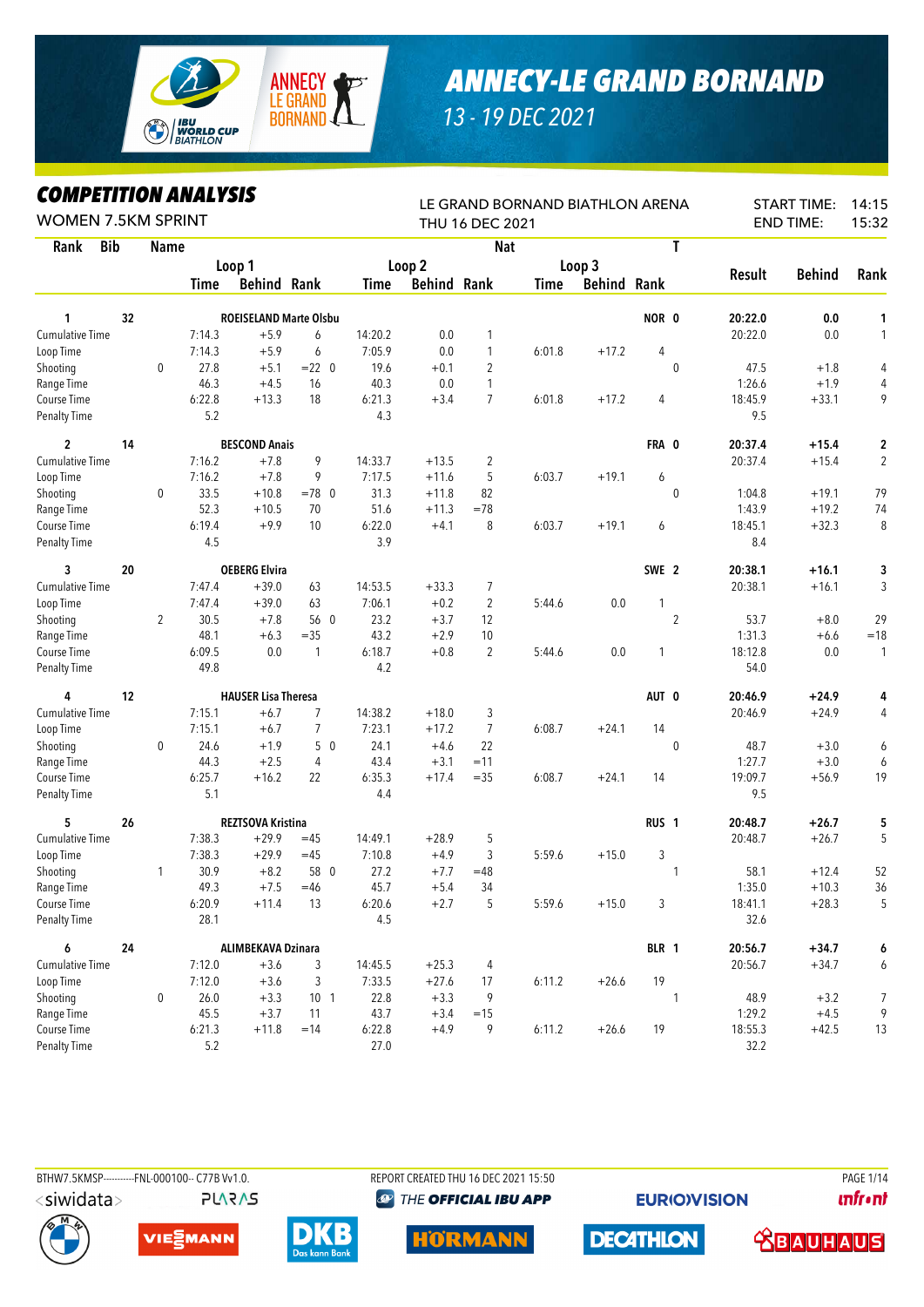| <b>Bib</b><br>Rank                 |    | <b>Name</b>  |                  |                        |                |                   |                    | <b>Nat</b>     |             |             |                  | T              |                 |               |                     |
|------------------------------------|----|--------------|------------------|------------------------|----------------|-------------------|--------------------|----------------|-------------|-------------|------------------|----------------|-----------------|---------------|---------------------|
|                                    |    |              |                  | Loop 1                 |                |                   | Loop 2             |                |             | Loop 3      |                  |                |                 |               |                     |
|                                    |    |              | Time             | <b>Behind Rank</b>     |                | Time              | <b>Behind Rank</b> |                | <b>Time</b> | Behind Rank |                  |                | <b>Result</b>   | <b>Behind</b> | Rank                |
| 7                                  | 5  |              |                  |                        |                |                   |                    |                |             |             | BLR 2            |                | 20:59.8         | $+37.8$       |                     |
| <b>Cumulative Time</b>             |    |              |                  | <b>SOLA Hanna</b>      |                |                   |                    |                |             |             |                  |                | 20:59.8         | $+37.8$       | 7<br>$\overline{7}$ |
| Loop Time                          |    |              | 7:26.2<br>7:26.2 | $+17.8$<br>$+17.8$     | 17<br>17       | 14:55.5<br>7:29.3 | $+35.3$<br>$+23.4$ | 8<br>12        | 6:04.3      | $+19.7$     | $\overline{7}$   |                |                 |               |                     |
| Shooting                           |    | 1            | 24.7             | $+2.0$                 | 6 1            | 25.8              | $+6.3$             | $= 37$         |             |             |                  | $\overline{2}$ | 50.6            | $+4.9$        | $=12$               |
| Range Time                         |    |              | 42.2             | $+0.4$                 | $\overline{c}$ | 44.1              | $+3.8$             | $= 21$         |             |             |                  |                | 1:26.3          | $+1.6$        | 3                   |
| Course Time                        |    |              | 6:16.2           | $+6.7$                 | 5              | 6:17.9            | 0.0                | $\overline{1}$ | 6:04.3      | $+19.7$     | 7                |                | 18:38.4         | $+25.6$       | $=$ 3               |
| <b>Penalty Time</b>                |    |              | 27.8             |                        |                | 27.3              |                    |                |             |             |                  |                | 55.1            |               |                     |
| 8                                  | 29 |              |                  | <b>PERSSON Linn</b>    |                |                   |                    |                |             |             | SWE 0            |                | 21:01.9         | $+39.9$       | 8                   |
| Cumulative Time                    |    |              | 7:30.9           | $+22.5$                | 27             | 14:53.3           | $+33.1$            | 6              |             |             |                  |                | 21:01.9         | $+39.9$       | 8                   |
| Loop Time                          |    |              | 7:30.9           | $+22.5$                | 27             | 7:22.4            | $+16.5$            | 6              | 6:08.6      | $+24.0$     | 13               |                |                 |               |                     |
| Shooting                           |    | 0            | 29.4             | $+6.7$                 | 44 0           | 28.9              | $+9.4$             | $=61$          |             |             |                  | $\mathbf 0$    | 58.4            | $+12.7$       | 54                  |
| Range Time                         |    |              | 49.0             | $+7.2$                 | $=42$          | 48.3              | $+8.0$             | 52             |             |             |                  |                | 1:37.3          | $+12.6$       | 49                  |
| Course Time                        |    |              | 6:36.4           | $+26.9$                | 51             | 6:30.0            | $+12.1$            | 23             | 6:08.6      | $+24.0$     | 13               |                | 19:15.0         | $+1:02.2$     | 26                  |
| <b>Penalty Time</b>                |    |              | 5.5              |                        |                | 4.1               |                    |                |             |             |                  |                | 9.6             |               |                     |
| 9                                  | 41 |              |                  | <b>EDER Mari</b>       |                |                   |                    |                |             |             | FIN <sub>1</sub> |                | 21:03.7         | $+41.7$       | 9                   |
| <b>Cumulative Time</b>             |    |              | 7:44.7           | $+36.3$                | 59             | 14:59.2           | $+39.0$            | 11             |             |             |                  |                | 21:03.7         | $+41.7$       | 9                   |
| Loop Time                          |    |              | 7:44.7           | $+36.3$                | 59             | 7:14.5            | $+8.6$             | $\overline{4}$ | 6:04.5      | $+19.9$     | 8                |                |                 |               |                     |
| Shooting                           |    | 1            | 41.4             | $+18.7$                | $103 \quad 0$  | 29.6              | $+10.1$            | 68             |             |             |                  | 1              | 1:11.1          | $+25.4$       | 98                  |
| Range Time                         |    |              | 59.1             | $+17.3$                | 99             | 49.1              | $+8.8$             | $= 58$         |             |             |                  |                | 1:48.2          | $+23.5$       | $= 90$              |
| Course Time<br><b>Penalty Time</b> |    |              | 6:17.1<br>28.5   | $+7.6$                 | $\overline{7}$ | 6:21.0<br>4.4     | $+3.1$             | 6              | 6:04.5      | $+19.9$     | 8                |                | 18:42.6<br>32.9 | $+29.8$       | 6                   |
| 10                                 | 17 |              |                  | <b>OEBERG Hanna</b>    |                |                   |                    |                |             |             | SWE 2            |                | 21:04.4         | $+42.4$       | 10                  |
| Cumulative Time                    |    |              | 7:34.3           | $+25.9$                | 34             | 15:02.1           | $+41.9$            | 14             |             |             |                  |                | 21:04.4         | $+42.4$       | 10                  |
| Loop Time                          |    |              | 7:34.3           | $+25.9$                | 34             | 7:27.8            | $+21.9$            | 10             | 6:02.3      | $+17.7$     | 5                |                |                 |               |                     |
| Shooting                           |    | $\mathbf{1}$ | 26.2             | $+3.5$                 | $11 \quad 1$   | 19.5              | 0.0                | $\mathbf{1}$   |             |             |                  | $\overline{2}$ | 45.7            | 0.0           | 1                   |
| Range Time                         |    |              | 44.5             | $+2.7$                 | 5              | 41.5              | $+1.2$             | 3              |             |             |                  |                | 1:26.0          | $+1.3$        | $\sqrt{2}$          |
| Course Time                        |    |              | 6:21.3           | $+11.8$                | $=14$          | 6:19.5            | $+1.6$             | 4              | 6:02.3      | $+17.7$     | 5                |                | 18:43.1         | $+30.3$       | $\overline{7}$      |
| <b>Penalty Time</b>                |    |              | 28.5             |                        |                | 26.8              |                    |                |             |             |                  |                | 55.3            |               |                     |
| 11                                 | 10 |              |                  | <b>ECKHOFF Tiril</b>   |                |                   |                    |                |             |             | NOR 1            |                | 21:07.1         | $+45.1$       | 11                  |
| <b>Cumulative Time</b>             |    |              | 7:12.3           | $+3.9$                 | 4              | 15:00.3           | $+40.1$            | 12             |             |             |                  |                | 21:07.1         | $+45.1$       | 11                  |
| Loop Time                          |    |              | 7:12.3           | $+3.9$                 | 4              | 7:48.0            | $+42.1$            | $= 34$         | 6:06.8      | $+22.2$     | 10               |                |                 |               |                     |
| Shooting                           |    | 0            | 25.8             | $+3.1$                 | 9 1            | 36.2              | $+16.7$            | 95             |             |             |                  | 1              | 1:02.1          | $+16.4$       | 71                  |
| Range Time                         |    |              | 45.3             | $+3.5$                 | 10             | 56.6              | $+16.3$            | 94             |             |             |                  |                | 1:41.9          | $+17.2$       | 65                  |
| Course Time                        |    |              | 6:22.3           | $+12.8$                | 17             | 6:25.8            | $+7.9$             | 15             | 6:06.8      | $+22.2$     | 10               |                | 18:54.9         | $+42.1$       | 12                  |
| <b>Penalty Time</b>                |    |              | 4.7              |                        |                | 25.6              |                    |                |             |             |                  |                | 30.3            |               |                     |
| 12                                 | 58 |              |                  | <b>MAGNUSSON Anna</b>  |                |                   |                    |                |             |             | SWE 0            |                | 21:09.1         | $+47.1$       | 12                  |
| Cumulative Time                    |    |              | 7:29.3           | $+20.9$                | 23             | 14:57.5           | $+37.3$            | 9              |             |             |                  |                | 21:09.1         | $+47.1$       | 12                  |
| Loop Time                          |    |              | 7:29.3           | $+20.9$                | 23             | 7:28.2            | $+22.3$            | 11             | 6:11.6      | $+27.0$     | 20               |                |                 |               |                     |
| Shooting                           |    | 0            | 30.4             | $+7.7$                 | $= 54$ 0       | 33.3              | $+13.8$            | 90             |             |             |                  | $\mathbf{0}$   | 1:03.8          | $+18.1$       | 78                  |
| Range Time                         |    |              | 49.5             | $+7.7$                 | 48             | 53.6              | $+13.3$            | 87             |             |             |                  |                | 1:43.1          | $+18.4$       | $=70$               |
| Course Time<br>Penalty Time        |    |              | 6:34.0<br>5.8    | $+24.5$                | $=41$          | 6:30.4<br>4.2     | $+12.5$            | 24             | 6:11.6      | $+27.0$     | 20               |                | 19:16.0<br>10.0 | $+1:03.2$     | 27                  |
| 13                                 | 84 |              |                  | <b>SIMON Julia</b>     |                |                   |                    |                |             |             | FRA 2            |                | 21:09.9         | $+47.9$       | 13                  |
| <b>Cumulative Time</b>             |    |              | 7:32.9           | $+24.5$                | 32             | 15:05.2           | $+45.0$            | 15             |             |             |                  |                | 21:09.9         | $+47.9$       | 13                  |
| Loop Time                          |    |              | 7:32.9           | $+24.5$                | 32             | 7:32.3            | $+26.4$            | 14             | 6:04.7      | $+20.1$     | 9                |                |                 |               |                     |
| Shooting                           |    | 1            | 30.7             | $+8.0$                 | 57 1           | 23.5              | $+4.0$             | 16             |             |             |                  | $\overline{2}$ | 54.3            | $+8.6$        | $= 31$              |
| Range Time                         |    |              | 49.9             | $+8.1$                 | $= 51$         | 42.2              | $+1.9$             | 5              |             |             |                  |                | 1:32.1          | $+7.4$        | 25                  |
| Course Time                        |    |              | 6:16.7           | $+7.2$                 | 6              | 6:25.4            | $+7.5$             | 14             | 6:04.7      | $+20.1$     | 9                |                | 18:46.8         | $+34.0$       | 10                  |
| Penalty Time                       |    |              | 26.3             |                        |                | 24.7              |                    |                |             |             |                  |                | 51.0            |               |                     |
| 14                                 | 1  |              |                  | <b>HERRMANN Denise</b> |                |                   |                    |                |             |             | GER <sub>2</sub> |                | 21:10.9         | $+48.9$       | 14                  |
| Cumulative Time                    |    |              | 7:37.7           | $+29.3$                | 42             | 15:14.6           | $+54.4$            | 27             |             |             |                  |                | 21:10.9         | $+48.9$       | 14                  |
| Loop Time                          |    |              | 7:37.7           | $+29.3$                | 42             | 7:36.9            | $+31.0$            | 19             | 5:56.3      | $+11.7$     | $\overline{2}$   |                |                 |               |                     |
| Shooting                           |    | $\mathbf{1}$ | 34.0             | $+11.3$                | $= 84$ 1       | 27.8              | $+8.3$             | $= 54$         |             |             |                  | $\overline{c}$ | 1:01.9          | $+16.2$       | 70                  |
| Range Time                         |    |              | 52.6             | $+10.8$                | 72             | 47.4              | $+7.1$             | $=45$          |             |             |                  |                | 1:40.0          | $+15.3$       | 55                  |
| Course Time                        |    |              | 6:15.5           | $+6.0$                 | 4              | 6:23.0            | $+5.1$             | 10             | 5:56.3      | $+11.7$     | $\overline{2}$   |                | 18:34.8         | $+22.0$       | $\overline{2}$      |
| Penalty Time                       |    |              | 29.6             |                        |                | 26.5              |                    |                |             |             |                  |                | 56.1            |               |                     |

BTHW7.5KMSP----------FNL-000100-- C77B Vv1.0. **PLARAS**  REPORT CREATED THU 16 DEC 2021 15:50 <sup><sup>9</sup> THE OFFICIAL IBU APP</sup>

**HORMANN** 

**EURIOVISION** 

**DECATHLON** 

**PAGE 2/14** *<u><u>Infront</u>*</u>





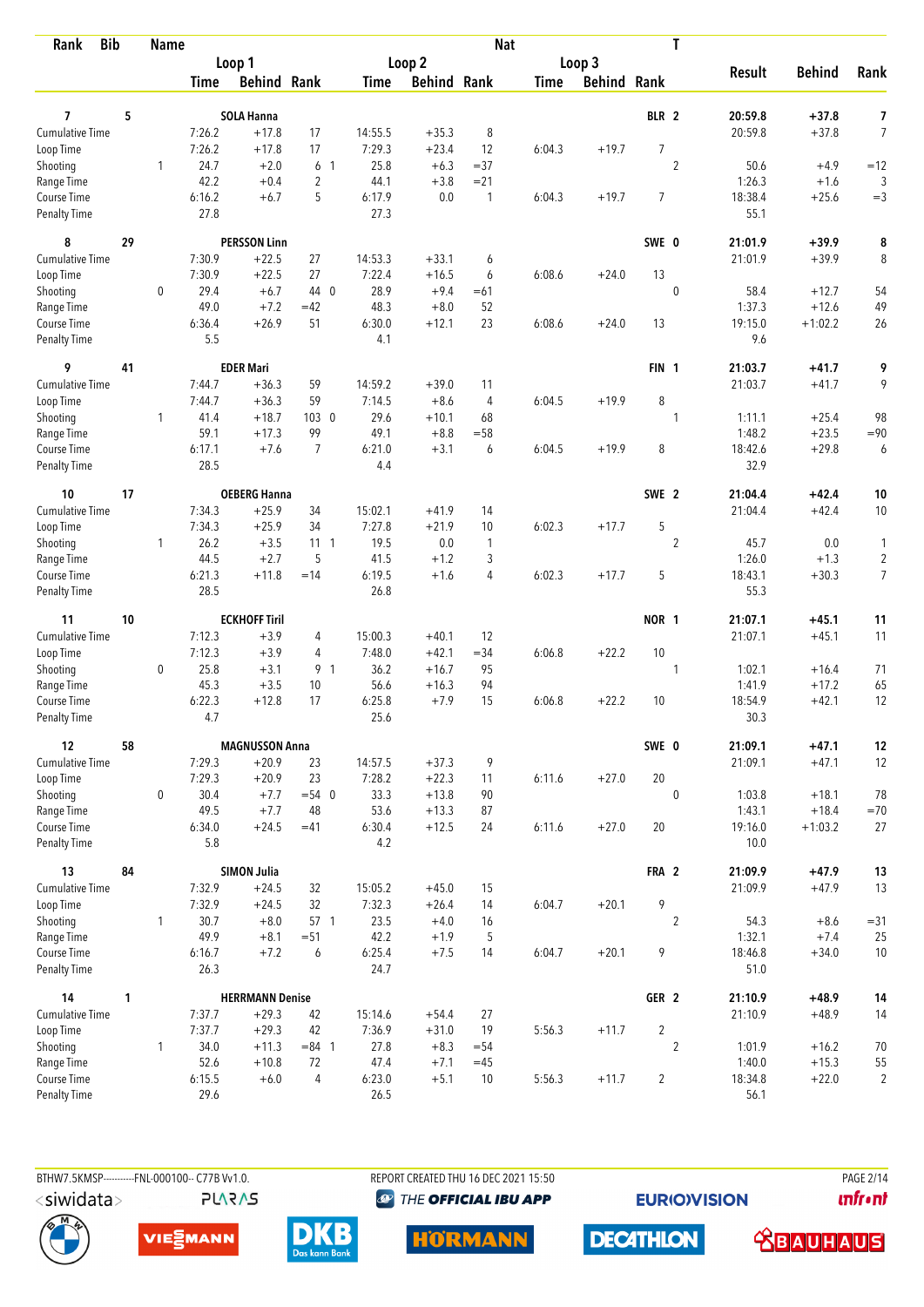| <b>Bib</b><br>Rank                 |    | <b>Name</b>  |               |                                   |                |                |                    | <b>Nat</b> |             |                    |                  | T              |                 |                  |                |
|------------------------------------|----|--------------|---------------|-----------------------------------|----------------|----------------|--------------------|------------|-------------|--------------------|------------------|----------------|-----------------|------------------|----------------|
|                                    |    |              |               | Loop 1                            |                |                | Loop 2             |            |             | Loop 3             |                  |                | <b>Result</b>   |                  |                |
|                                    |    |              | Time          | <b>Behind Rank</b>                |                | Time           | <b>Behind Rank</b> |            | <b>Time</b> | <b>Behind Rank</b> |                  |                |                 | <b>Behind</b>    | Rank           |
| 15                                 | 25 |              |               | JISLOVA Jessica                   |                |                |                    |            |             |                    | CZE 1            |                | 21:19.1         | $+57.1$          | 15             |
| <b>Cumulative Time</b>             |    |              | 7:23.4        | $+15.0$                           | 12             | 15:10.9        | $+50.7$            | 19         |             |                    |                  |                | 21:19.1         | $+57.1$          | 15             |
| Loop Time                          |    |              | 7:23.4        | $+15.0$                           | 12             | 7:47.5         | $+41.6$            | 32         | 6:08.2      | $+23.6$            | 11               |                |                 |                  |                |
| Shooting                           |    | $\mathbf 0$  | 28.0          | $+5.3$                            | 28 1           | 27.7           | $+8.2$             | $=52$      |             |                    |                  | 1              | 55.7            | $+10.0$          | $= 38$         |
| Range Time                         |    |              | 48.5          | $+6.7$                            | 39             | 46.8           | $+6.5$             | $=42$      |             |                    |                  |                | 1:35.3          | $+10.6$          | 39             |
| Course Time                        |    |              | 6:29.6        | $+20.1$                           | 31             | 6:33.6         | $+15.7$            | 32         | 6:08.2      | $+23.6$            | 11               |                | 19:11.4         | $+58.6$          | 21             |
| <b>Penalty Time</b>                |    |              | 5.3           |                                   |                | 27.1           |                    |            |             |                    |                  |                | 32.4            |                  |                |
| 16                                 | 7  |              |               | <b>LIE</b> Lotte                  |                |                |                    |            |             |                    | BEL 0            |                | 21:24.2         | $+1:02.2$        | 16             |
| <b>Cumulative Time</b>             |    |              | 7:24.8        | $+16.4$                           | 15             | 14:58.1        | $+37.9$            | 10         |             |                    |                  |                | 21:24.2         | $+1:02.2$        | 16             |
| Loop Time                          |    |              | 7:24.8        | $+16.4$                           | 15             | 7:33.3         | $+27.4$            | 16         | 6:26.1      | $+41.5$            | 47               |                |                 |                  |                |
| Shooting                           |    | 0            | 28.8          | $+6.1$                            | $=40$ 0        | 25.5           | $+6.0$             | 33         |             |                    |                  | $\mathbf{0}$   | 54.3            | $+8.6$           | $= 31$         |
| Range Time                         |    |              | 50.3          | $+8.5$                            | 54             | 46.2           | $+5.9$             | $=39$      |             |                    |                  |                | 1:36.5          | $+11.8$          | $=45$          |
| Course Time                        |    |              | 6:29.8        | $+20.3$                           | 32             | 6:42.7         | $+24.8$            | 49         | 6:26.1      | $+41.5$            | 47               |                | 19:38.6         | $+1:25.8$        | $=48$          |
| Penalty Time                       |    |              | 4.7           |                                   |                | 4.4            |                    |            |             |                    |                  |                | 9.1             |                  |                |
| 17                                 | 34 |              |               | <b>KAZAKEVICH Irina</b>           |                |                |                    |            |             |                    | RUS <sub>1</sub> |                | 21:24.5         | $+1:02.5$        | 17             |
| <b>Cumulative Time</b>             |    |              | 7:24.1        | $+15.7$                           | 14             | 15:13.7        | $+53.5$            | 26         |             |                    |                  |                | 21:24.5         | $+1:02.5$        | 17             |
| Loop Time                          |    |              | 7:24.1        | $+15.7$                           | 14             | 7:49.6         | $+43.7$            | 38         | 6:10.8      | $+26.2$            | 17               |                |                 |                  |                |
| Shooting                           |    | 0            | 32.8          | $+10.1$                           | 73 1           | 28.9           | $+9.4$             | $=61$      |             |                    |                  | 1              | 1:01.8          | $+16.1$          | 69             |
| Range Time                         |    |              | 52.1          | $+10.3$                           | 69             | 49.6           | $+9.3$             | 64         |             |                    |                  |                | 1:41.7          | $+17.0$          | $=62$          |
| Course Time<br><b>Penalty Time</b> |    |              | 6:26.9<br>5.1 | $+17.4$                           | $=25$          | 6:32.3<br>27.7 | $+14.4$            | 27         | 6:10.8      | $+26.2$            | 17               |                | 19:10.0<br>32.8 | $+57.2$          | 20             |
| 18                                 | 40 |              |               | <b>BILOSIUK Olena</b>             |                |                |                    |            |             |                    | UKR 0            |                | 21:25.4         | $+1:03.4$        | 18             |
| <b>Cumulative Time</b>             |    |              | 7:31.7        | $+23.3$                           | 29             | 15:11.6        | $+51.4$            | $= 21$     |             |                    |                  |                | 21:25.4         | $+1:03.4$        | 18             |
| Loop Time                          |    |              | 7:31.7        | $+23.3$                           | 29             | 7:39.9         | $+34.0$            | 26         | 6:13.8      | $+29.2$            | 26               |                |                 |                  |                |
| Shooting                           |    | 0            | 33.3          | $+10.6$                           | 75 0           | 30.0           | $+10.5$            | 73         |             |                    |                  | $\mathbf{0}$   | 1:03.3          | $+17.6$          | 76             |
| Range Time                         |    |              | 53.6          | $+11.8$                           | 81             | 49.5           | $+9.2$             | $=62$      |             |                    |                  |                | 1:43.1          | $+18.4$          | $=70$          |
| Course Time                        |    |              | 6:33.0        | $+23.5$                           | $= 38$         | 6:45.5         | $+27.6$            | 60         | 6:13.8      | $+29.2$            | 26               |                | 19:32.3         | $+1:19.5$        | 43             |
| <b>Penalty Time</b>                |    |              | 5.1           |                                   |                | 4.9            |                    |            |             |                    |                  |                | 10.0            |                  |                |
| 19                                 | 60 |              |               | <b>WIERER Dorothea</b>            |                |                |                    |            |             |                    | ITA <sub>2</sub> |                | 21:25.6         | $+1:03.6$        | 19             |
| <b>Cumulative Time</b>             |    |              | 7:10.9        | $+2.5$                            | $\overline{2}$ | 15:10.6        | $+50.4$            | 17         |             |                    |                  |                | 21:25.6         | $+1:03.6$        | 19             |
| Loop Time                          |    |              | 7:10.9        | $+2.5$                            | $\overline{2}$ | 7:59.7         | $+53.8$            | 58         | 6:15.0      | $+30.4$            | 30               |                |                 |                  |                |
| Shooting                           |    | 0            | 22.7          | 0.0                               | 1 <sub>2</sub> | 23.9           | $+4.4$             | $=20$      |             |                    |                  | $\overline{c}$ | 46.7            | $+1.0$           | 3              |
| Range Time                         |    |              | 41.8          | 0.0                               | $\mathbf{1}$   | 42.9           | $+2.6$             | 8          |             |                    |                  |                | 1:24.7          | $0.0\,$          | 1              |
| Course Time                        |    |              | 6:24.5        | $+15.0$                           | 21             | 6:27.8         | $+9.9$             | 20         | 6:15.0      | $+30.4$            | 30               |                | 19:07.3         | $+54.5$          | 18             |
| <b>Penalty Time</b>                |    |              | 4.6           |                                   |                | 49.0           |                    |            |             |                    |                  |                | 53.6            |                  |                |
| 20                                 | 36 |              |               | <b>VITTOZZI Lisa</b>              |                |                |                    |            |             |                    | ITA <sub>2</sub> |                | 21:25.8         | $+1:03.8$        | ${\bf 20}$     |
| <b>Cumulative Time</b>             |    |              | 7:38.1        | $+29.7$                           | $=43$          | 15:12.4        | $+52.2$            | 23         |             |                    |                  |                | 21:25.8         | $+1:03.8$        | 20             |
| Loop Time                          |    |              | 7:38.1        | $+29.7$                           | $=43$          | 7:34.3         | $+28.4$            | 18         | 6:13.4      | $+28.8$            | 25               |                |                 |                  |                |
| Shooting<br>Range Time             |    | $\mathbf{1}$ | 27.9<br>46.5  | $+5.2$<br>$+4.7$                  | $= 26$ 1<br>18 | 22.6<br>43.5   | $+3.1$<br>$+3.2$   | 8<br>13    |             |                    |                  | $\overline{2}$ | 50.5<br>1:30.0  | $+4.8$<br>$+5.3$ | $=10$<br>$=11$ |
| Course Time                        |    |              | 6:23.7        | $+14.2$                           | 19             | 6:23.3         | $+5.4$             | 12         | 6:13.4      | $+28.8$            | 25               |                | 19:00.4         | $+47.6$          | 14             |
| Penalty Time                       |    |              | 27.9          |                                   |                | 27.5           |                    |            |             |                    |                  |                | 55.4            |                  |                |
| 21                                 | 63 |              |               | <b>MIRONOVA Svetlana</b>          |                |                |                    |            |             |                    | RUS <sub>1</sub> |                | 21:26.5         | $+1:04.5$        | 21             |
| <b>Cumulative Time</b>             |    |              | 7:49.3        | $+40.9$                           | 64             | 15:12.5        | $+52.3$            | 24         |             |                    |                  |                | 21:26.5         | $+1:04.5$        | 21             |
| Loop Time                          |    |              | 7:49.3        | $+40.9$                           | 64             | 7:23.2         | $+17.3$            | 8          | 6:14.0      | $+29.4$            | 27               |                |                 |                  |                |
| Shooting                           |    | $\mathbf{1}$ | 29.8          | $+7.1$                            | $=48$ 0        | 23.7           | $+4.2$             | $=17$      |             |                    |                  | 1              | 53.5            | $+7.8$           | 27             |
| Range Time                         |    |              | 50.1          | $+8.3$                            | 53             | 45.3           | $+5.0$             | 31         |             |                    |                  |                | 1:35.4          | $+10.7$          | $40\,$         |
| Course Time                        |    |              | 6:31.8        | $+22.3$                           | 35             | 6:33.7         | $+15.8$            | 33         | 6:14.0      | $+29.4$            | 27               |                | 19:19.5         | $+1:06.7$        | 30             |
| Penalty Time                       |    |              | 27.4          |                                   |                | 4.2            |                    |            |             |                    |                  |                | 31.6            |                  |                |
| 22                                 | 15 |              |               | <b>TANDREVOLD Ingrid Landmark</b> |                |                |                    |            |             |                    | NOR 1            |                | 21:27.1         | $+1:05.1$        | 22             |
| Cumulative Time                    |    |              | 7:23.6        | $+15.2$                           | 13             | 15:11.6        | $+51.4$            | $= 21$     |             |                    |                  |                | 21:27.1         | $+1:05.1$        | 22             |
| Loop Time                          |    |              | 7:23.6        | $+15.2$                           | 13             | 7:48.0         | $+42.1$            | $= 34$     | 6:15.5      | $+30.9$            | 31               |                |                 |                  |                |
| Shooting                           |    | 0            | 32.2          | $+9.5$                            | $=67$ 1        | 27.1           | $+7.6$             | 47         |             |                    |                  | 1              | 59.3            | $+13.6$          | 56             |
| Range Time                         |    |              | 51.8          | $+10.0$                           | $=64$          | 48.8           | $+8.5$             | 55         |             |                    |                  |                | 1:40.6          | $+15.9$          | 57             |
| Course Time                        |    |              | 6:26.5        | $+17.0$                           | 24             | 6:32.9         | $+15.0$            | $=29$      | 6:15.5      | $+30.9$            | 31               |                | 19:14.9         | $+1:02.1$        | 25             |
| Penalty Time                       |    |              | 5.3           |                                   |                | 26.3           |                    |            |             |                    |                  |                | 31.6            |                  |                |

**PLARAS** 

BTHW7.5KMSP----------FNL-000100-- C77B Vv1.0. REPORT CREATED THU 16 DEC 2021 15:50 PAGE 3/14 <sup><sup>9</sup> THE OFFICIAL IBU APP</sup>

**EURIOVISION** 

*<u><u>Infront</u>*</u>









**DECATHLON**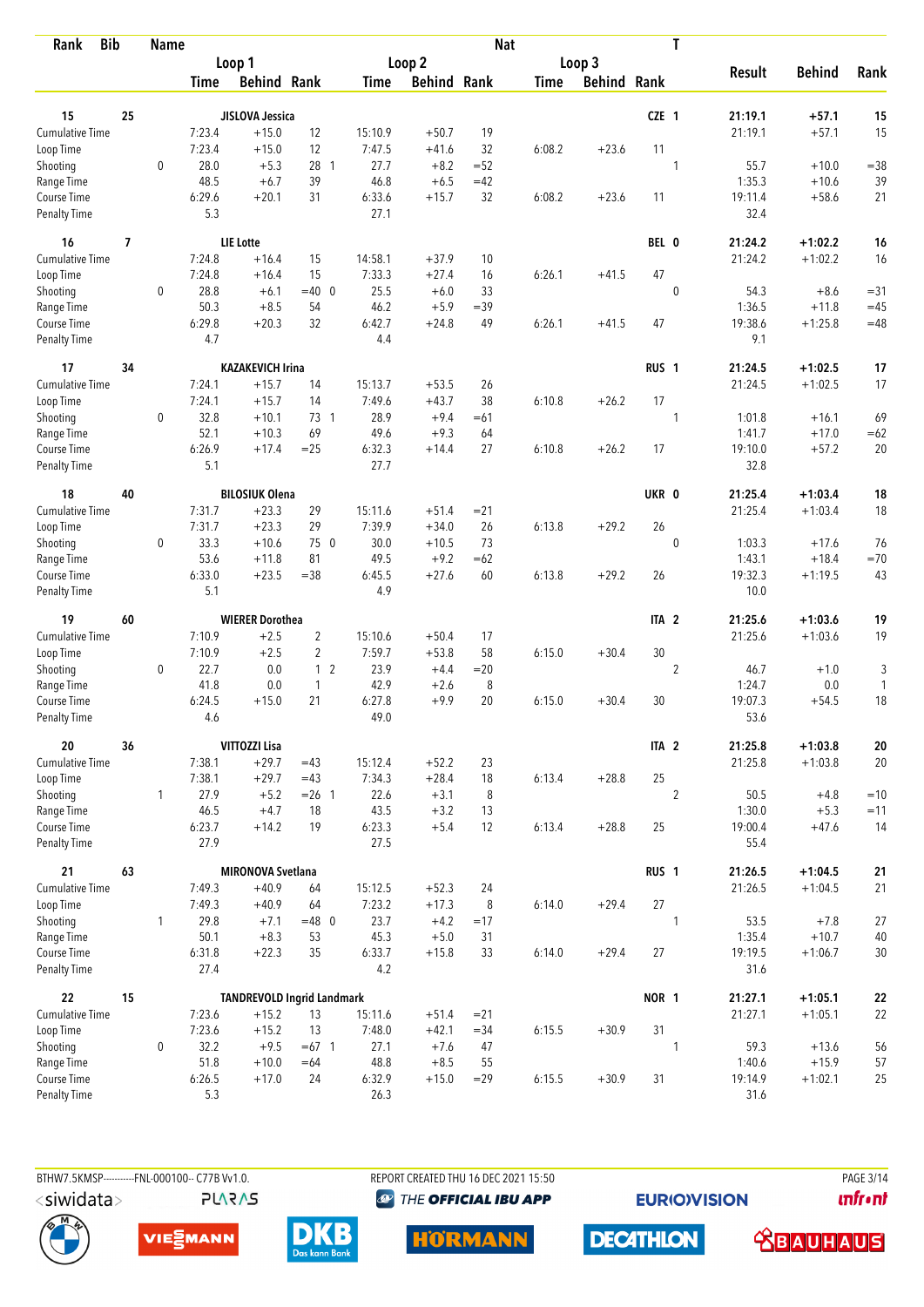| Rank                               | <b>Bib</b> | <b>Name</b>  |                |                                 |                  |                |                    | <b>Nat</b>   |             |                    |                  | T                        |                        |             |
|------------------------------------|------------|--------------|----------------|---------------------------------|------------------|----------------|--------------------|--------------|-------------|--------------------|------------------|--------------------------|------------------------|-------------|
|                                    |            |              |                | Loop 1                          |                  |                | Loop <sub>2</sub>  |              |             | Loop 3             |                  |                          |                        |             |
|                                    |            |              | <b>Time</b>    | <b>Behind Rank</b>              |                  | Time           | <b>Behind Rank</b> |              | <b>Time</b> | <b>Behind Rank</b> |                  | <b>Result</b>            | <b>Behind</b>          | Rank        |
| 23                                 | 49         |              |                | NIGMATULLINA Uliana             |                  |                |                    |              |             |                    | RUS <sub>2</sub> | 21:28.1                  | $+1:06.1$              | 23          |
| <b>Cumulative Time</b>             |            |              | 7:42.3         | $+33.9$                         | 55               | 15:19.8        | $+59.6$            | 35           |             |                    |                  | 21:28.1                  | $+1:06.1$              | 23          |
| Loop Time                          |            |              | 7:42.3         | $+33.9$                         | 55               | 7:37.5         | $+31.6$            | $= 22$       | 6:08.3      | $+23.7$            | 12               |                          |                        |             |
| Shooting                           |            | 1            | 27.8           | $+5.1$                          | $= 22$ 1         | 26.8           | $+7.3$             | $=43$        |             |                    |                  | $\overline{2}$<br>54.7   | $+9.0$                 | $=35$       |
| Range Time                         |            |              | 45.0           | $+3.2$                          | 9                | 46.3           | $+6.0$             | 41           |             |                    |                  | 1:31.3                   | $+6.6$                 | $=18$       |
| Course Time                        |            |              | 6:28.6         | $+19.1$                         | $= 28$           | 6:23.9         | $+6.0$             | 13           | 6:08.3      | $+23.7$            | 12               | 19:00.8                  | $+48.0$                | 15          |
| <b>Penalty Time</b>                |            |              | 28.7           |                                 |                  | 27.3           |                    |              |             |                    |                  | 56.0                     |                        |             |
| 24                                 | 44         |              |                | <b>VASNETCOVA Valeriia</b>      |                  |                |                    |              |             |                    | RUS <sub>1</sub> | 21:28.8                  | $+1:06.8$              | 24          |
| Cumulative Time                    |            |              | 7:22.9         | $+14.5$                         | 11               | 15:10.8        | $+50.6$            | 18           |             |                    |                  | 21:28.8                  | $+1:06.8$              | 24          |
| Loop Time                          |            |              | 7:22.9         | $+14.5$                         | 11               | 7:47.9         | $+42.0$            | 33           | 6:18.0      | $+33.4$            | 37               |                          |                        |             |
| Shooting                           |            | 0            | 28.8           | $+6.1$                          | $=40$ 1          | 29.8           | $+10.3$            | $=69$        |             |                    |                  | 58.6<br>1                | $+12.9$                | 55          |
| Range Time                         |            |              | 47.3           | $+5.5$                          | $= 24$           | 49.0           | $+8.7$             | $=$ 56       |             |                    |                  | 1:36.3                   | $+11.6$                | 44          |
| Course Time                        |            |              | 6:30.6         | $+21.1$                         | 34               | 6:32.9         | $+15.0$            | $=29$        | 6:18.0      | $+33.4$            | 37               | 19:21.5                  | $+1:08.7$              | 33          |
| Penalty Time                       |            |              | 5.0            |                                 |                  | 26.0           |                    |              |             |                    |                  | 31.0                     |                        |             |
| 25                                 | 4          |              |                | <b>HAECKI Lena</b>              |                  |                |                    |              |             |                    | SUI <sub>1</sub> | 21:28.9                  | $+1:06.9$              | 25          |
| <b>Cumulative Time</b>             |            |              | 7:21.0         | $+12.6$                         | 10               | 15:11.2        | $+51.0$            | 20           |             |                    |                  | 21:28.9                  | $+1:06.9$              | 25          |
| Loop Time                          |            |              | 7:21.0         | $+12.6$                         | 10               | 7:50.2         | $+44.3$            | 42           | 6:17.7      | $+33.1$            | $= 35$           |                          |                        |             |
| Shooting                           |            | 0            | 27.9           | $+5.2$                          | $= 26$ 1         | 23.0           | $+3.5$             | 10           |             |                    |                  | 51.0<br>1                | $+5.3$                 | $=15$       |
| Range Time<br>Course Time          |            |              | 46.4<br>6:30.1 | $+4.6$<br>$+20.6$               | 17<br>33         | 43.6<br>6:39.2 | $+3.3$<br>$+21.3$  | 14<br>43     | 6:17.7      | $+33.1$            | $= 35$           | 1:30.0<br>19:27.0        | $+5.3$<br>$+1:14.2$    | $=11$<br>37 |
| <b>Penalty Time</b>                |            |              | 4.5            |                                 |                  | 27.4           |                    |              |             |                    |                  | 31.9                     |                        |             |
| 25                                 | 22         |              |                | <b>CHEVALIER-BOUCHET Anais</b>  |                  |                |                    |              |             |                    | FRA 1            | 21:28.9                  | $+1:06.9$              | 25          |
| <b>Cumulative Time</b>             |            |              | 7:08.4         | 0.0                             | 1                | 15:00.4        | $+40.2$            | 13           |             |                    |                  | 21:28.9                  | $+1:06.9$              | 25          |
| Loop Time                          |            |              | 7:08.4         | 0.0                             | 1                | 7:52.0         | $+46.1$            | 47           | 6:28.5      | $+43.9$            | 54               |                          |                        |             |
| Shooting                           |            | 0            | 25.0           | $+2.3$                          | 7 <sub>1</sub>   | 25.6           | $+6.1$             | $=34$        |             |                    |                  | 50.6<br>1                | $+4.9$                 | $=12$       |
| Range Time                         |            |              | 43.2           | $+1.4$                          | 3                | 46.8           | $+6.5$             | $=42$        |             |                    |                  | 1:30.0                   | $+5.3$                 | $=11$       |
| Course Time<br><b>Penalty Time</b> |            |              | 6:19.9<br>5.3  | $+10.4$                         | 11               | 6:36.5<br>28.7 | $+18.6$            | 39           | 6:28.5      | $+43.9$            | 54               | 19:24.9<br>34.0          | $+1:12.1$              | 35          |
|                                    |            |              |                |                                 |                  |                |                    |              |             |                    |                  |                          |                        |             |
| 27                                 | 46         |              |                | <b>HINZ Vanessa</b>             |                  |                |                    |              |             |                    | GER 1            | 21:29.0                  | $+1:07.0$              | $27$        |
| <b>Cumulative Time</b>             |            |              | 7:29.5         | $+21.1$                         | 24               | 15:18.4        | $+58.2$            | 34           |             |                    |                  | 21:29.0                  | $+1:07.0$              | 27          |
| Loop Time                          |            |              | 7:29.5         | $+21.1$                         | 24               | 7:48.9         | $+43.0$            | 36           | 6:10.6      | $+26.0$            | 16               |                          |                        |             |
| Shooting                           |            | 0            | 28.4<br>47.0   | $+5.7$<br>$+5.2$                | $=34$ 1          | 28.8           | $+9.3$             | 60           |             |                    |                  | 57.2<br>1<br>1:36.0      | $+11.5$<br>$+11.3$     | 48          |
| Range Time<br>Course Time          |            |              | 6:36.6         | $+27.1$                         | $= 21$<br>$= 52$ | 49.0<br>6:32.7 | $+8.7$<br>$+14.8$  | $= 56$<br>28 | 6:10.6      | $+26.0$            | 16               | 19:19.9                  | $+1:07.1$              | 42<br>31    |
| <b>Penalty Time</b>                |            |              | 5.9            |                                 |                  | 27.2           |                    |              |             |                    |                  | 33.1                     |                        |             |
| 28                                 | 81         |              |                | <b>NILSSON Stina</b>            |                  |                |                    |              |             |                    | SWE 2            | 21:30.6                  | $+1:08.6$              | 28          |
| Cumulative Time                    |            |              | 7:34.6         | $+26.2$                         | 36               | 15:16.1        | $+55.9$            | 31           |             |                    |                  | 21:30.6                  | $+1:08.6$              | 28          |
| Loop Time                          |            |              | 7:34.6         | $+26.2$                         | 36               | 7:41.5         | $+35.6$            | 28           | 6:14.5      | $+29.9$            | 28               |                          |                        |             |
| Shooting                           |            | $\mathbf{1}$ | 34.3           | $+11.6$                         | $= 87.1$         | 32.6           | $+13.1$            | 89           |             |                    |                  | $\overline{2}$<br>1:06.9 | $+21.2$                | 87          |
| Range Time                         |            |              | 53.4           | $+11.6$                         | 79               | 53.0           | $+12.7$            | 86           |             |                    |                  | 1:46.4                   | $+21.7$                | 83          |
| Course Time<br>Penalty Time        |            |              | 6:13.8<br>27.4 | $+4.3$                          | 3                | 6:23.1<br>25.4 | $+5.2$             | 11           | 6:14.5      | $+29.9$            | 28               | 18:51.4<br>52.8          | $+38.6$                | 11          |
|                                    |            |              |                |                                 |                  |                |                    |              |             |                    |                  |                          |                        |             |
| 29<br><b>Cumulative Time</b>       | 31         |              | 7:52.1         | <b>BLASHKO Darya</b><br>$+43.7$ | 67               | 15:16.7        | $+56.5$            | $=32$        |             |                    | UKR 1            | 21:32.9<br>21:32.9       | $+1:10.9$<br>$+1:10.9$ | 29<br>29    |
| Loop Time                          |            |              | 7:52.1         | $+43.7$                         | 67               | 7:24.6         | $+18.7$            | 9            | 6:16.2      | $+31.6$            | 33               |                          |                        |             |
| Shooting                           |            | $\mathbf{1}$ | 27.4           | $+4.7$                          | $=17$ 0          | 22.0           | $+2.5$             | 6            |             |                    |                  | $\mathbf{1}$<br>49.4     | $+3.7$                 | 8           |
| Range Time                         |            |              | 47.0           | $+5.2$                          | $= 21$           | 42.6           | $+2.3$             | $=6$         |             |                    |                  | 1:29.6                   | $+4.9$                 | $10\,$      |
| Course Time                        |            |              | 6:36.9         | $+27.4$                         | 54               | 6:37.4         | $+19.5$            | 42           | 6:16.2      | $+31.6$            | 33               | 19:30.5                  | $+1:17.7$              | 41          |
| Penalty Time                       |            |              | 28.2           |                                 |                  | 4.6            |                    |              |             |                    |                  | 32.8                     |                        |             |
| 30                                 | 54         |              |                | <b>BRORSSON Mona</b>            |                  |                |                    |              |             |                    | SWE 2            | 21:33.7                  | $+1:11.7$              | 30          |
| Cumulative Time                    |            |              | 7:13.5         | $+5.1$                          | $\sqrt{5}$       | 15:16.0        | $+55.8$            | 30           |             |                    |                  | 21:33.7                  | $+1:11.7$              | 30          |
| Loop Time                          |            |              | 7:13.5         | $+5.1$                          | 5                | 8:02.5         | $+56.6$            | 64           | 6:17.7      | $+33.1$            | $=35$            |                          |                        |             |
| Shooting                           |            | 0            | 27.4           | $+4.7$                          | $=17$ 2          | 24.7           | $+5.2$             | $= 28$       |             |                    |                  | $\overline{2}$<br>52.1   | $+6.4$                 | $=19$       |
| Range Time                         |            |              | 46.1           | $+4.3$                          | 14               | 45.5           | $+5.2$             | 32           |             |                    |                  | 1:31.6                   | $+6.9$                 | 20          |
| Course Time                        |            |              | 6:22.1         | $+12.6$                         | 16               | 6:26.5         | $+8.6$             | 16           | 6:17.7      | $+33.1$            | $=35$            | 19:06.3                  | $+53.5$                | 16          |
| Penalty Time                       |            |              | 5.3            |                                 |                  | 50.5           |                    |              |             |                    |                  | 55.8                     |                        |             |

BTHW7.5KMSP-----------FNL-000100-- C77B Vv1.0. **PLARAS**  REPORT CREATED THU 16 DEC 2021 15:50 <sup><sup>9</sup> THE OFFICIAL IBU APP</sup>

**EURIOVISION** 

**PAGE 4/14** *<u><u>Infront</u>*</u>











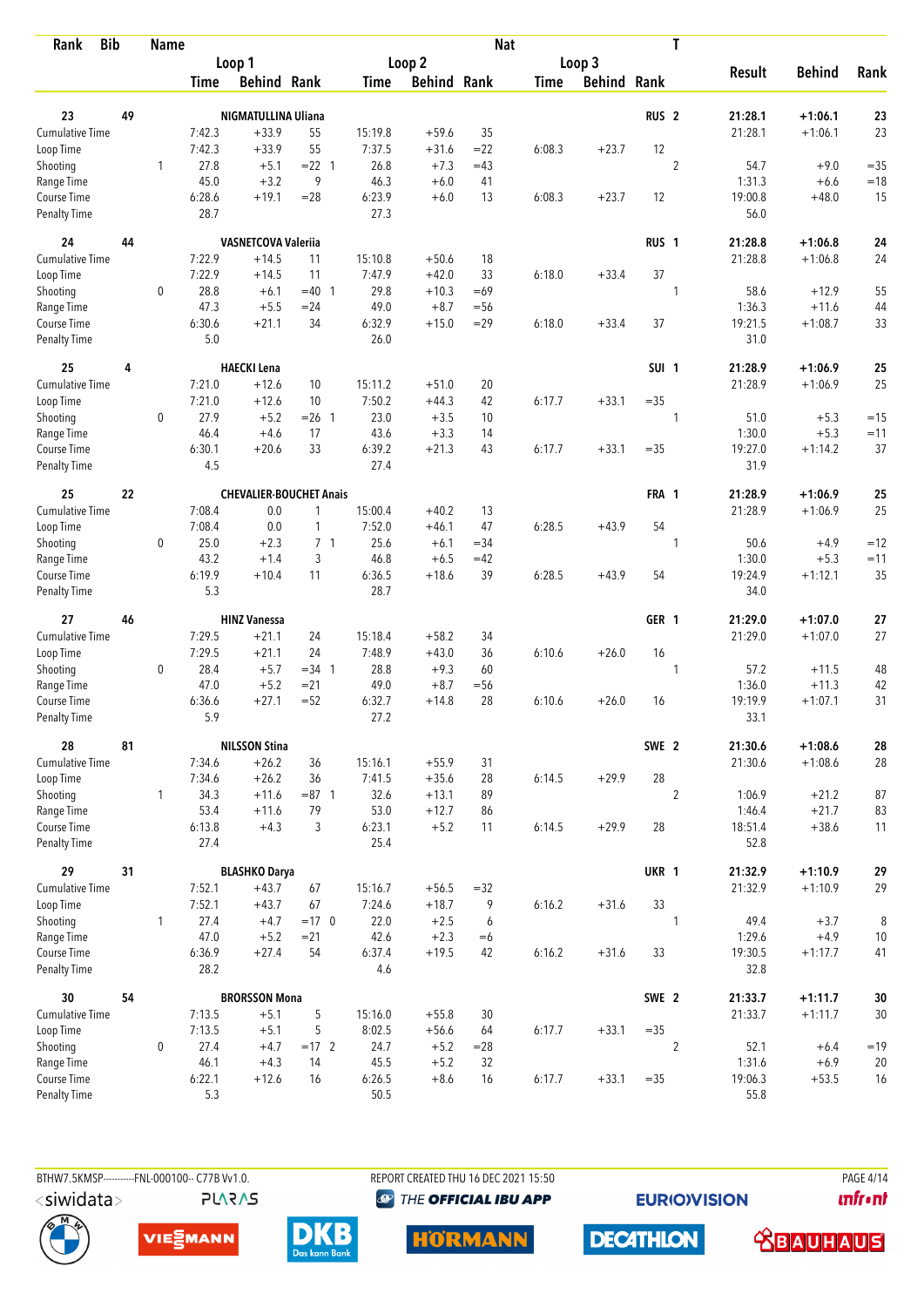| <b>Bib</b><br>Rank     |    | <b>Name</b>  |             |                                |                |                   |                    | <b>Nat</b> |             |                    |              | T              |               |               |          |
|------------------------|----|--------------|-------------|--------------------------------|----------------|-------------------|--------------------|------------|-------------|--------------------|--------------|----------------|---------------|---------------|----------|
|                        |    |              |             | Loop 1                         |                |                   | Loop 2             |            |             | Loop 3             |              |                |               |               |          |
|                        |    |              | <b>Time</b> | <b>Behind Rank</b>             |                | Time              | <b>Behind Rank</b> |            | <b>Time</b> | <b>Behind Rank</b> |              |                | <b>Result</b> | <b>Behind</b> | Rank     |
| 31                     | 8  |              |             | <b>BRAISAZ-BOUCHET Justine</b> |                |                   |                    |            |             |                    | FRA 3        |                | 21:35.2       | $+1:13.2$     |          |
| <b>Cumulative Time</b> |    |              | 7:34.7      |                                |                |                   |                    | 40         |             |                    |              |                | 21:35.2       | $+1:13.2$     | 31<br>31 |
|                        |    |              | 7:34.7      | $+26.3$                        | 37<br>37       | 15:26.3<br>7:51.6 | $+1:06.1$          | 46         | 6:08.9      |                    | 15           |                |               |               |          |
| Loop Time              |    | $\mathbf{1}$ | 39.6        | $+26.3$<br>$+16.9$             | 102 2          | 25.6              | $+45.7$<br>$+6.1$  | $=34$      |             | $+24.3$            |              | 3              | 1:05.2        | $+19.5$       | $= 81$   |
| Shooting<br>Range Time |    |              | 57.6        | $+15.8$                        | 95             | 44.6              | $+4.3$             | 27         |             |                    |              |                | 1:42.2        | $+17.5$       | $=67$    |
| Course Time            |    |              | 6:10.5      | $+1.0$                         | $\overline{2}$ | 6:19.0            | $+1.1$             | 3          | 6:08.9      | $+24.3$            | 15           |                | 18:38.4       | $+25.6$       | $=3$     |
| <b>Penalty Time</b>    |    |              | 26.6        |                                |                | 48.0              |                    |            |             |                    |              |                | 1:14.6        |               |          |
| 32                     | 37 |              |             | <b>VOIGT Vanessa</b>           |                |                   |                    |            |             |                    | GER 1        |                | 21:36.6       | $+1:14.6$     | 32       |
| Cumulative Time        |    |              | 7:39.3      | $+30.9$                        | 51             | 15:24.3           | $+1:04.1$          | 38         |             |                    |              |                | 21:36.6       | $+1:14.6$     | 32       |
| Loop Time              |    |              | 7:39.3      | $+30.9$                        | 51             | 7:45.0            | $+39.1$            | 30         | 6:12.3      | $+27.7$            | 21           |                |               |               |          |
| Shooting               |    | 0            | 36.9        | $+14.2$                        | 96 1           | 30.7              | $+11.2$            | 76         |             |                    |              | 1              | 1:07.7        | $+22.0$       | 92       |
| Range Time             |    |              | 56.3        | $+14.5$                        | 93             | 51.2              | $+10.9$            | 75         |             |                    |              |                | 1:47.5        | $+22.8$       | $= 86$   |
| Course Time            |    |              | 6:37.1      | $+27.6$                        | $=55$          | 6:27.6            | $+9.7$             | 19         | 6:12.3      | $+27.7$            | 21           |                | 19:17.0       | $+1:04.2$     | 28       |
| Penalty Time           |    |              | 5.9         |                                |                | 26.2              |                    |            |             |                    |              |                | 32.1          |               |          |
| 32                     | 57 |              |             | <b>KRUCHINKINA Elena</b>       |                |                   |                    |            |             |                    | BLR 1        |                | 21:36.6       | $+1:14.6$     | 32       |
| <b>Cumulative Time</b> |    |              | 7:26.9      | $+18.5$                        | 18             | 15:16.7           | $+56.5$            | $=32$      |             |                    |              |                | 21:36.6       | $+1:14.6$     | 32       |
| Loop Time              |    |              | 7:26.9      | $+18.5$                        | 18             | 7:49.8            | $+43.9$            | $=39$      | 6:19.9      | $+35.3$            | 38           |                |               |               |          |
| Shooting               |    | 0            | 28.8        | $+6.1$                         | $=40$ 1        | 24.6              | $+5.1$             | $=26$      |             |                    |              | 1              | 53.4          | $+7.7$        | 26       |
| Range Time             |    |              | 47.5        | $+5.7$                         | 26             | 45.0              | $+4.7$             | $= 28$     |             |                    |              |                | 1:32.5        | $+7.8$        | 26       |
| Course Time            |    |              | 6:34.0      | $+24.5$                        | $=41$          | 6:36.2            | $+18.3$            | $= 37$     | 6:19.9      | $+35.3$            | 38           |                | 19:30.1       | $+1:17.3$     | 40       |
| Penalty Time           |    |              | 5.4         |                                |                | 28.6              |                    |            |             |                    |              |                | 34.0          |               |          |
| 34                     | 42 |              |             | LIEN Ida                       |                |                   |                    |            |             |                    | <b>NOR 2</b> |                | 21:41.0       | $+1:19.0$     | 34       |
| Cumulative Time        |    |              | 7:44.8      | $+36.4$                        | 60             | 15:28.3           | $+1:08.1$          | 44         |             |                    |              |                | 21:41.0       | $+1:19.0$     | 34       |
| Loop Time              |    |              | 7:44.8      | $+36.4$                        | 60             | 7:43.5            | $+37.6$            | 29         | 6:12.7      | $+28.1$            | 23           |                |               |               |          |
| Shooting               |    | 1            | 28.3        | $+5.6$                         | $= 29$ 1       | 26.2              | $+6.7$             | 41         |             |                    |              | $\overline{2}$ | 54.5          | $+8.8$        | 34       |
| Range Time             |    |              | 48.0        | $+6.2$                         | 34             | 47.7              | $+7.4$             | 48         |             |                    |              |                | 1:35.7        | $+11.0$       | 41       |
| Course Time            |    |              | 6:26.9      | $+17.4$                        | $=25$          | 6:27.4            | $+9.5$             | 18         | 6:12.7      | $+28.1$            | 23           |                | 19:07.0       | $+54.2$       | 17       |
| <b>Penalty Time</b>    |    |              | 29.9        |                                |                | 28.4              |                    |            |             |                    |              |                | 58.3          |               |          |
| 35                     | 19 |              |             | HOJNISZ-STAREGA Monika         |                |                   |                    |            |             |                    | POL 0        |                | 21:42.7       | $+1:20.7$     | 35       |
| Cumulative Time        |    |              | 7:28.7      | $+20.3$                        | 21             | 15:06.1           | $+45.9$            | 16         |             |                    |              |                | 21:42.7       | $+1:20.7$     | 35       |
| Loop Time              |    |              | 7:28.7      | $+20.3$                        | 21             | 7:37.4            | $+31.5$            | 21         | 6:36.6      | $+52.0$            | 73           |                |               |               |          |
| Shooting               |    | 0            | 28.3        | $+5.6$                         | $= 29$ 0       | 27.5              | $+8.0$             | 51         |             |                    |              | $\mathbf 0$    | 55.9          | $+10.2$       | $=40$    |
| Range Time             |    |              | 47.2        | $+5.4$                         | 23             | 47.9              | $+7.6$             | 50         |             |                    |              |                | 1:35.1        | $+10.4$       | 37       |
| Course Time            |    |              | 6:36.6      | $+27.1$                        | $= 52$         | 6:44.7            | $+26.8$            | 57         | 6:36.6      | $+52.0$            | 73           |                | 19:57.9       | $+1:45.1$     | 61       |
| <b>Penalty Time</b>    |    |              | 4.9         |                                |                | 4.8               |                    |            |             |                    |              |                | 9.7           |               |          |
| 35                     | 88 |              |             | <b>BASERGA Amy</b>             |                |                   |                    |            |             |                    | SUI 0        |                | 21:42.7       | $+1:20.7$     | 35       |
| Cumulative Time        |    |              | 7:38.1      | $+29.7$                        | $=43$          | 15:15.9           | $+55.7$            | 29         |             |                    |              |                | 21:42.7       | $+1:20.7$     | 35       |
| Loop Time              |    |              | 7:38.1      | $+29.7$                        | $=43$          | 7:37.8            | $+31.9$            | 24         | 6:26.8      | $+42.2$            | $=49$        |                |               |               |          |
| Shooting               |    | 0            | 27.3        | $+4.6$                         | $=15$ 0        | 24.7              | $+5.2$             | $= 28$     |             |                    |              | $\mathbf{0}$   | 52.0          | $+6.3$        | 18       |
| Range Time             |    |              | 46.7        | $+4.9$                         | 19             | 43.4              | $+3.1$             | $=11$      |             |                    |              |                | 1:30.1        | $+5.4$        | 15       |
| Course Time            |    |              | 6:46.8      | $+37.3$                        | 80             | 6:50.3            | $+32.4$            | $=69$      | 6:26.8      | $+42.2$            | $=49$        |                | 20:03.9       | $+1:51.1$     | 67       |
| Penalty Time           |    |              | 4.6         |                                |                | 4.1               |                    |            |             |                    |              |                | 8.7           |               |          |
| 37                     | 76 |              |             | <b>CHARVATOVA Lucie</b>        |                |                   |                    |            |             |                    | CZE 2        |                | 21:43.3       | $+1:21.3$     | $37$     |
| <b>Cumulative Time</b> |    |              | 7:16.0      | $+7.6$                         | 8              | 15:22.1           | $+1:01.9$          | 36         |             |                    |              |                | 21:43.3       | $+1:21.3$     | 37       |
| Loop Time              |    |              | 7:16.0      | $+7.6$                         | 8              | 8:06.1            | $+1:00.2$          | 68         | 6:21.2      | $+36.6$            | 40           |                |               |               |          |
| Shooting               |    | 0            | 29.5        | $+6.8$                         | 45 2           | 30.9              | $+11.4$            | 77         |             |                    |              | $\overline{2}$ | 1:00.5        | $+14.8$       | $= 59$   |
| Range Time             |    |              | 47.7        | $+5.9$                         | 29             | 51.1              | $+10.8$            | 74         |             |                    |              |                | 1:38.8        | $+14.1$       | $= 51$   |
| Course Time            |    |              | 6:23.8      | $+14.3$                        | 20             | 6:27.1            | $+9.2$             | 17         | 6:21.2      | $+36.6$            | 40           |                | 19:12.1       | $+59.3$       | 24       |
| Penalty Time           |    |              | 4.5         |                                |                | 47.9              |                    |            |             |                    |              |                | 52.4          |               |          |
| 38                     | 45 |              |             | <b>KLEMENCIC Polona</b>        |                |                   |                    |            |             |                    | SLO 1        |                | 21:44.9       | $+1:22.9$     | 38       |
| Cumulative Time        |    |              | 7:55.3      | $+46.9$                        | $= 71$         | 15:28.0           | $+1:07.8$          | $=42$      |             |                    |              |                | 21:44.9       | $+1:22.9$     | 38       |
| Loop Time              |    |              | 7:55.3      | $+46.9$                        | $=71$          | 7:32.7            | $+26.8$            | 15         | 6:16.9      | $+32.3$            | 34           |                |               |               |          |
| Shooting               |    | $\mathbf{1}$ | 27.8        | $+5.1$                         | $= 22 \ 0$     | 25.1              | $+5.6$             | $= 31$     |             |                    |              | 1              | 52.9          | $+7.2$        | $= 23$   |
| Range Time             |    |              | 47.6        | $+5.8$                         | $= 27$         | 45.9              | $+5.6$             | 35         |             |                    |              |                | 1:33.5        | $+8.8$        | $= 28$   |
| Course Time            |    |              | 6:39.1      | $+29.6$                        | $=64$          | 6:42.3            | $+24.4$            | 48         | 6:16.9      | $+32.3$            | 34           |                | 19:38.3       | $+1:25.5$     | 47       |
| Penalty Time           |    |              | 28.6        |                                |                | 4.5               |                    |            |             |                    |              |                | 33.1          |               |          |

BTHW7.5KMSP-----------FNL-000100-- C77B Vv1.0. **PLARAS**  REPORT CREATED THU 16 DEC 2021 15:50

<sup><sup>9</sup> THE OFFICIAL IBU APP</sup>

**EURIOVISION** 

**PAGE 5/14** *<u><u>Infront</u>*</u>







**HORMANN** 

**DECATHLON** 

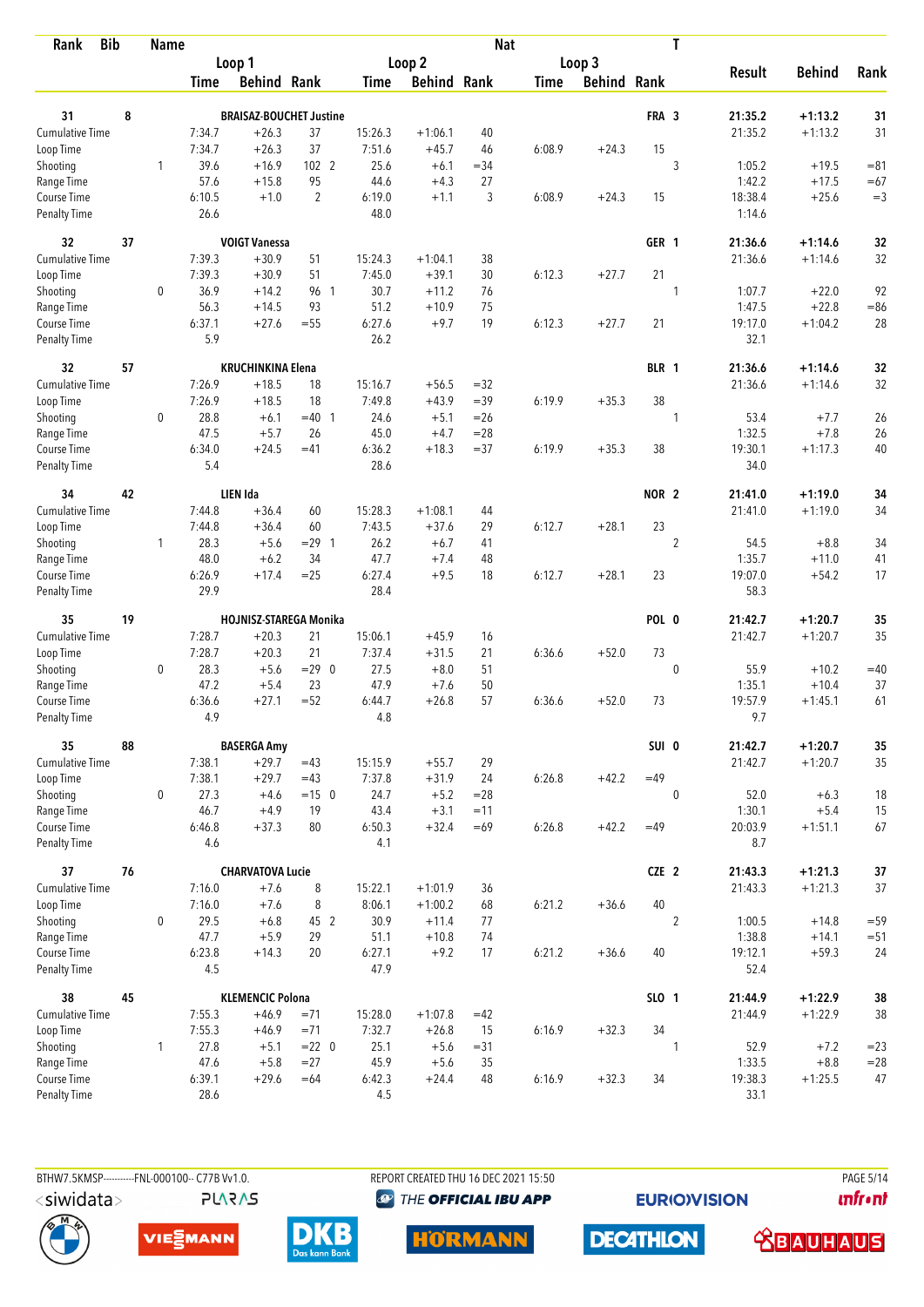| Rank                               | <b>Bib</b>     | <b>Name</b>  |                |                                  |                |                |                      | <b>Nat</b> |             |                    |                  | T              |                 |               |        |
|------------------------------------|----------------|--------------|----------------|----------------------------------|----------------|----------------|----------------------|------------|-------------|--------------------|------------------|----------------|-----------------|---------------|--------|
|                                    |                |              |                | Loop 1                           |                |                | Loop 2               |            |             | Loop 3             |                  |                |                 |               |        |
|                                    |                |              | <b>Time</b>    | <b>Behind Rank</b>               |                | Time           | <b>Behind Rank</b>   |            | <b>Time</b> | <b>Behind Rank</b> |                  |                | <b>Result</b>   | <b>Behind</b> | Rank   |
| 39                                 | $\overline{2}$ |              |                | <b>STREMOUS Alina</b>            |                |                |                      |            |             |                    | MDA 0            |                | 21:45.1         | $+1:23.1$     | 39     |
| <b>Cumulative Time</b>             |                |              | 7:30.2         | $+21.8$                          | 25             | 15:23.0        | $+1:02.8$            | 37         |             |                    |                  |                | 21:45.1         | $+1:23.1$     | 39     |
| Loop Time                          |                |              | 7:30.2         | $+21.8$                          | 25             | 7:52.8         | $+46.9$              | 50         | 6:22.1      | $+37.5$            | 43               |                |                 |               |        |
| Shooting                           |                | $\mathbf{0}$ | 36.7           | $+14.0$                          | 95 0           | 45.2           | $+25.7$              | 104        |             |                    |                  | $\mathbf 0$    | 1:22.0          | $+36.3$       | 104    |
| Range Time                         |                |              | 57.8           | $+16.0$                          | 96             | 1:06.1         | $+25.8$              | 104        |             |                    |                  |                | 2:03.9          | $+39.2$       | 103    |
| Course Time                        |                |              | 6:27.4         | $+17.9$                          | 27             | 6:41.8         | $+23.9$              | 47         | 6:22.1      | $+37.5$            | 43               |                | 19:31.3         | $+1:18.5$     | 42     |
| <b>Penalty Time</b>                |                |              | 5.0            |                                  |                | 4.9            |                      |            |             |                    |                  |                | 9.9             |               |        |
| 40                                 | 16             |              |                | <b>TACHIZAKI Fuyuko</b>          |                |                |                      |            |             |                    | JPN 0            |                | 21:46.2         | $+1:24.2$     | 40     |
| <b>Cumulative Time</b>             |                |              | 7:38.3         | $+29.9$                          | $=45$          | 15:15.5        | $+55.3$              | 28         |             |                    |                  |                | 21:46.2         | $+1:24.2$     | 40     |
| Loop Time                          |                |              | 7:38.3         | $+29.9$                          | $=45$          | 7:37.2         | $+31.3$              | 20         | 6:30.7      | $+46.1$            | 63               |                |                 |               |        |
| Shooting                           |                | 0            | 36.3           | $+13.6$                          | 93 0           | 27.3           | $+7.8$               | 50         |             |                    |                  | $\mathbf{0}$   | 1:03.6          | $+17.9$       | 77     |
| Range Time                         |                |              | 56.2           | $+14.4$                          | $= 91$         | 49.2           | $+8.9$               | 61         |             |                    |                  |                | 1:45.4          | $+20.7$       | 77     |
| Course Time                        |                |              | 6:37.5         | $+28.0$                          | 57             | 6:43.6         | $+25.7$              | 52         | 6:30.7      | $+46.1$            | 63               |                | 19:51.8         | $+1:39.0$     | 55     |
| <b>Penalty Time</b>                |                |              | 4.6            |                                  |                | 4.4            |                      |            |             |                    |                  |                | 9.0             |               |        |
| 40                                 | 56             |              |                | <b>DZHIMA Yuliia</b>             |                |                |                      |            |             |                    | UKR <sub>2</sub> |                | 21:46.2         | $+1:24.2$     | 40     |
| <b>Cumulative Time</b>             |                |              | 7:27.6         | $+19.2$                          | 19             | 15:33.3        | $+1:13.1$            | 48         |             |                    |                  |                | 21:46.2         | $+1:24.2$     | 40     |
| Loop Time                          |                |              | 7:27.6         | $+19.2$                          | 19             | 8:05.7         | $+59.8$              | 66         | 6:12.9      | $+28.3$            | 24               |                |                 |               |        |
| Shooting                           |                | $\mathbf 0$  | 28.8           | $+6.1$                           | $=40$ 2        | 28.3           | $+8.8$               | $= 57$     |             |                    |                  | $\sqrt{2}$     | 57.1            | $+11.4$       | 47     |
| Range Time                         |                |              | 47.8           | $+6.0$                           | $= 30$         | 47.4           | $+7.1$               | $=45$      |             |                    |                  |                | 1:35.2          | $+10.5$       | 38     |
| Course Time                        |                |              | 6:34.9         | $+25.4$                          | 44             | 6:29.8         | $+11.9$              | 22         | 6:12.9      | $+28.3$            | 24               |                | 19:17.6         | $+1:04.8$     | 29     |
| <b>Penalty Time</b>                |                |              | 4.9            |                                  |                | 48.5           |                      |            |             |                    |                  |                | 53.4            |               |        |
| 42                                 | 9              |              |                | <b>MINKKINEN Suvi</b>            |                |                |                      |            |             |                    | FIN 0            |                | 21:49.1         | $+1:27.1$     | 42     |
| <b>Cumulative Time</b>             |                |              | 7:34.4         | $+26.0$                          | 35             | 15:13.6        | $+53.4$              | 25         |             |                    |                  |                | 21:49.1         | $+1:27.1$     | 42     |
| Loop Time                          |                |              | 7:34.4         | $+26.0$                          | 35             | 7:39.2         | $+33.3$              | 25         | 6:35.5      | $+50.9$            | $=70$            |                |                 |               |        |
| Shooting                           |                | 0            | 32.4           | $+9.7$                           | 70 0           | 24.6           | $+5.1$               | $=26$      |             |                    |                  | $\mathbf 0$    | 57.0            | $+11.3$       | $=45$  |
| Range Time                         |                |              | 50.4           | $+8.6$                           | 55             | 43.1           | $+2.8$               | 9          |             |                    |                  |                | 1:33.5          | $+8.8$        | $= 28$ |
| Course Time                        |                |              | 6:38.9<br>5.1  | $+29.4$                          | 62             | 6:51.6<br>4.5  | $+33.7$              | 74         | 6:35.5      | $+50.9$            | $=70$            |                | 20:06.0<br>9.6  | $+1:53.2$     | 69     |
| <b>Penalty Time</b>                |                |              |                |                                  |                |                |                      |            |             |                    |                  |                |                 |               |        |
| 43                                 | 103            |              |                | SANFILIPPO Federica              |                |                |                      |            |             |                    | ITA 1            |                | 21:49.7         | $+1:27.7$     | 43     |
| <b>Cumulative Time</b>             |                |              | 7:32.6         | $+24.2$                          | 31             | 15:38.6        | $+1:18.4$            | $=49$      |             |                    |                  |                | 21:49.7         | $+1:27.7$     | 43     |
| Loop Time                          |                |              | 7:32.6         | $+24.2$                          | 31             | 8:06.0         | $+1:00.1$            | 67         | 6:11.1      | $+26.5$            | 18               |                |                 |               |        |
| Shooting                           |                | $\mathbf 0$  | 33.7           | $+11.0$                          | 81 1           | 31.9           | $+12.4$              | 85         |             |                    |                  | 1              | 1:05.6          | $+19.9$       | 83     |
| Range Time                         |                |              | 54.5           | $+12.7$                          | $= 84$         | 53.7           | $+13.4$              | 88         |             |                    |                  |                | 1:48.2          | $+23.5$       | $= 90$ |
| Course Time<br><b>Penalty Time</b> |                |              | 6:33.0<br>5.1  | $+23.5$                          | $= 38$         | 6:44.3<br>28.0 | $+26.4$              | 54         | 6:11.1      | $+26.5$            | 18               |                | 19:28.4<br>33.1 | $+1:15.6$     | 39     |
|                                    |                |              |                |                                  |                |                |                      |            |             |                    |                  |                |                 |               |        |
| 44<br>Cumulative Time              | 55             |              |                | <b>FIALKOVA Ivona</b><br>$+17.4$ |                | 15:39.2        |                      |            |             |                    | SVK <sub>2</sub> |                | 21:51.6         | $+1:29.6$     | 44     |
|                                    |                |              | 7:25.8         | $+17.4$                          | 16             |                | $+1:19.0$            | 52         |             |                    | 22               |                | 21:51.6         | $+1:29.6$     | 44     |
| Loop Time<br>Shooting              |                | $\mathbf{0}$ | 7:25.8<br>33.5 | $+10.8$                          | 16<br>$= 78$ 2 | 8:13.4<br>34.1 | $+1:07.5$<br>$+14.6$ | 75<br>93   | 6:12.4      | $+27.8$            |                  | $\overline{2}$ | 1:07.6          | $+21.9$       | $= 90$ |
| Range Time                         |                |              | 52.7           | $+10.9$                          | 73             | 54.2           | $+13.9$              | $=89$      |             |                    |                  |                | 1:46.9          | $+22.2$       | 84     |
| Course Time                        |                |              | 6:28.6         | $+19.1$                          | $= 28$         | 6:30.7         | $+12.8$              | 26         | 6:12.4      | $+27.8$            | 22               |                | 19:11.7         | $+58.9$       | 22     |
| Penalty Time                       |                |              | 4.5            |                                  |                | 48.5           |                      |            |             |                    |                  |                | 53.0            |               |        |
| 45                                 | 68             |              |                | <b>CHU Yuanmeng</b>              |                |                |                      |            |             |                    | CHN 0            |                | 21:57.6         | $+1:35.6$     | 45     |
| Cumulative Time                    |                |              | 7:42.1         | $+33.7$                          | 54             | 15:27.2        | $+1:07.0$            | 41         |             |                    |                  |                | 21:57.6         | $+1:35.6$     | 45     |
| Loop Time                          |                |              | 7:42.1         | $+33.7$                          | 54             | 7:45.1         | $+39.2$              | 31         | 6:30.4      | $+45.8$            | 61               |                |                 |               |        |
| Shooting                           |                | $\mathbf 0$  | 31.1           | $+8.4$                           | $= 59.0$       | 29.8           | $+10.3$              | $=69$      |             |                    |                  | $\mathbf 0$    | 1:01.0          | $+15.3$       | 64     |
| Range Time                         |                |              | 50.7           | $+8.9$                           | 57             | 51.0           | $+10.7$              | $= 72$     |             |                    |                  |                | 1:41.7          | $+17.0$       | $=62$  |
| Course Time                        |                |              | 6:46.5         | $+37.0$                          | 79             | 6:49.7         | $+31.8$              | 67         | 6:30.4      | $+45.8$            | 61               |                | 20:06.6         | $+1:53.8$     | 70     |
| <b>Penalty Time</b>                |                |              | 4.9            |                                  |                | 4.4            |                      |            |             |                    |                  |                | 9.3             |               |        |
| 46                                 | 33             |              |                | <b>EGAN Clare</b>                |                |                |                      |            |             |                    | USA 1            |                | 22:01.6         | $+1:39.6$     | 46     |
| Cumulative Time                    |                |              | 7:39.2         | $+30.8$                          | 50             | 15:40.9        | $+1:20.7$            | 54         |             |                    |                  |                | 22:01.6         | $+1:39.6$     | 46     |
| Loop Time                          |                |              | 7:39.2         | $+30.8$                          | 50             | 8:01.7         | $+55.8$              | $=62$      | 6:20.7      | $+36.1$            | 39               |                |                 |               |        |
| Shooting                           |                | $\mathbf 0$  | 31.9           | $+9.2$                           | $=64$ 1        | 29.5           | $+10.0$              | 67         |             |                    |                  | 1              | 1:01.4          | $+15.7$       | $=67$  |
| Range Time                         |                |              | 51.8           | $+10.0$                          | $=64$          | 50.4           | $+10.1$              | 68         |             |                    |                  |                | 1:42.2          | $+17.5$       | $=67$  |
| Course Time                        |                |              | 6:42.6         | $+33.1$                          | 74             | 6:43.7         | $+25.8$              | 53         | 6:20.7      | $+36.1$            | 39               |                | 19:47.0         | $+1:34.2$     | 53     |
| <b>Penalty Time</b>                |                |              | 4.8            |                                  |                | 27.6           |                      |            |             |                    |                  |                | 32.4            |               |        |



**PLARAS** 

BTHW7.5KMSP----------FNL-000100-- C77B Vv1.0. REPORT CREATED THU 16 DEC 2021 15:50 PAGE 6/14 <sup><sup>9</sup> THE OFFICIAL IBU APP</sup>

**EURIOVISION** 

**DECATHLON** 

*<u><u>Infront</u>*</u>









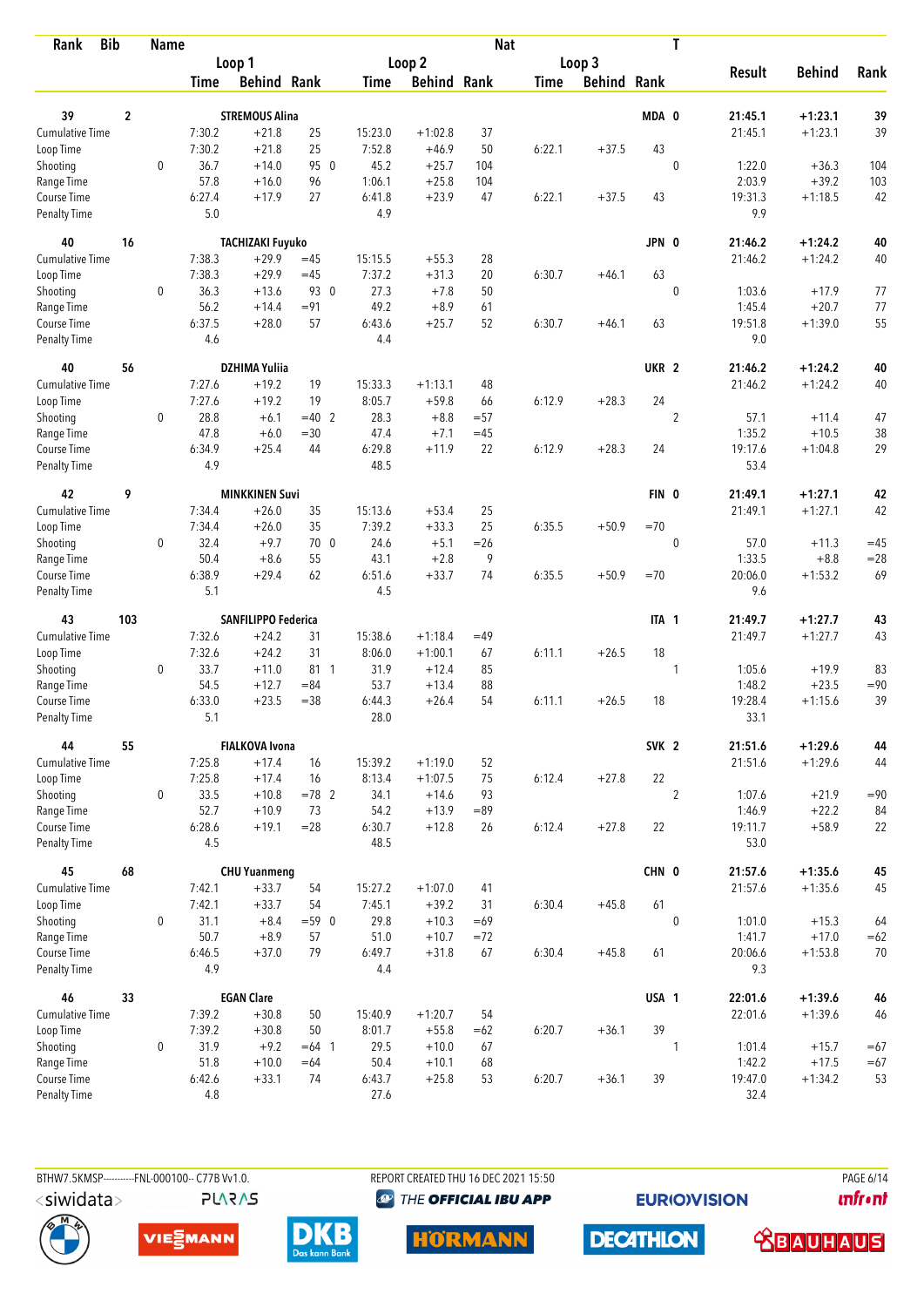| <b>Bib</b><br>Rank                 |     | <b>Name</b>  |                |                           |                 |                |                    | <b>Nat</b> |             |                    |                  | T              |                 |               |        |
|------------------------------------|-----|--------------|----------------|---------------------------|-----------------|----------------|--------------------|------------|-------------|--------------------|------------------|----------------|-----------------|---------------|--------|
|                                    |     |              |                | Loop 1                    |                 |                | Loop 2             |            |             | Loop 3             |                  |                |                 |               |        |
|                                    |     |              | <b>Time</b>    | <b>Behind Rank</b>        |                 | Time           | <b>Behind Rank</b> |            | <b>Time</b> | <b>Behind Rank</b> |                  |                | <b>Result</b>   | <b>Behind</b> | Rank   |
| 47                                 | 90  |              |                | <b>CADURISCH Irene</b>    |                 |                |                    |            |             |                    | SUI <sub>1</sub> |                | 22:04.7         | $+1:42.7$     | 47     |
| <b>Cumulative Time</b>             |     |              | 7:27.7         | $+19.3$                   | 20              | 15:28.0        | $+1:07.8$          | $=42$      |             |                    |                  |                | 22:04.7         | $+1:42.7$     | 47     |
| Loop Time                          |     |              | 7:27.7         | $+19.3$                   | 20              | 8:00.3         | $+54.4$            | 59         | 6:36.7      | $+52.1$            | $=74$            |                |                 |               |        |
| Shooting                           |     | $\mathbf 0$  | 27.7           | $+5.0$                    | $= 20$ 1        | 23.4           | $+3.9$             | $=13$      |             |                    |                  | 1              | 51.1            | $+5.4$        | 17     |
| Range Time                         |     |              | 46.9           | $+5.1$                    | 20              | 44.1           | $+3.8$             | $= 21$     |             |                    |                  |                | 1:31.0          | $+6.3$        | 17     |
| Course Time                        |     |              | 6:36.0         | $+26.5$                   | 48              | 6:48.2         | $+30.3$            | 63         | 6:36.7      | $+52.1$            | $=74$            |                | 20:00.9         | $+1:48.1$     | 62     |
| <b>Penalty Time</b>                |     |              | 4.8            |                           |                 | 28.0           |                    |            |             |                    |                  |                | 32.8            |               |        |
| 48                                 | 64  |              |                | <b>REID Joanne</b>        |                 |                |                    |            |             |                    | USA <sub>2</sub> |                | 22:06.0         | $+1:44.0$     | 48     |
| Cumulative Time                    |     |              | 7:57.3         | $+48.9$                   | 76              | 15:51.2        | $+1:31.0$          | 65         |             |                    |                  |                | 22:06.0         | $+1:44.0$     | 48     |
| Loop Time                          |     |              | 7:57.3         | $+48.9$                   | 76              | 7:53.9         | $+48.0$            | 54         | 6:14.8      | $+30.2$            | 29               |                |                 |               |        |
| Shooting                           |     | 1            | 33.6           | $+10.9$                   | 80 1            | 33.4           | $+13.9$            | 91         |             |                    |                  | $\overline{2}$ | 1:07.0          | $+21.3$       | 88     |
| Range Time                         |     |              | 53.5           | $+11.7$                   | 80              | 52.2           | $+11.9$            | $= 82$     |             |                    |                  |                | 1:45.7          | $+21.0$       | $=78$  |
| Course Time                        |     |              | 6:36.1         | $+26.6$                   | $=49$           | 6:34.7         | $+16.8$            | 34         | 6:14.8      | $+30.2$            | 29               |                | 19:25.6         | $+1:12.8$     | 36     |
| Penalty Time                       |     |              | 27.7           |                           |                 | 27.0           |                    |            |             |                    |                  |                | 54.7            |               |        |
| 49                                 | 79  |              |                | <b>ERDAL Karoline</b>     |                 |                |                    |            |             |                    | NOR 1            |                | 22:07.0         | $+1:45.0$     | 49     |
| Cumulative Time                    |     |              | 7:54.6         | $+46.2$                   | $=69$           | 15:32.1        | $+1:11.9$          | 47         |             |                    |                  |                | 22:07.0         | $+1:45.0$     | 49     |
| Loop Time                          |     |              | 7:54.6         | $+46.2$                   | $=69$           | 7:37.5         | $+31.6$            | $= 22$     | 6:34.9      | $+50.3$            | 68               |                |                 |               |        |
| Shooting                           |     | $\mathbf{1}$ | 26.5           | $+3.8$                    | 12 <sub>0</sub> | 24.4           | $+4.9$             | 24         |             |                    |                  | 1              | 51.0            | $+5.3$        | $=15$  |
| Range Time                         |     |              | 45.9           | $+4.1$                    | 13              | 44.1           | $+3.8$             | $= 21$     |             |                    |                  |                | 1:30.0          | $+5.3$        | $=11$  |
| Course Time<br>Penalty Time        |     |              | 6:39.3<br>29.4 | $+29.8$                   | 67              | 6:48.9<br>4.5  | $+31.0$            | 65         | 6:34.9      | $+50.3$            | 68               |                | 20:03.1<br>33.9 | $+1:50.3$     | 65     |
| 50                                 | 105 |              |                | <b>VOBORNIKOVA Tereza</b> |                 |                |                    |            |             |                    | $CZE$ 1          |                | 22:08.5         | $+1:46.5$     | 50     |
| <b>Cumulative Time</b>             |     |              | 7:37.4         | $+29.0$                   | 40              | 15:39.1        | $+1:18.9$          | 51         |             |                    |                  |                | 22:08.5         | $+1:46.5$     | 50     |
| Loop Time                          |     |              | 7:37.4         | $+29.0$                   | 40              | 8:01.7         | $+55.8$            | $=62$      | 6:29.4      | $+44.8$            | 56               |                |                 |               |        |
| Shooting                           |     | 0            | 27.3           | $+4.6$                    | $= 15 \quad 1$  | 29.9           | $+10.4$            | $= 71$     |             |                    |                  | 1              | 57.3            | $+11.6$       | 49     |
| Range Time                         |     |              | 47.8           | $+6.0$                    | $= 30$          | 51.0           | $+10.7$            | $= 72$     |             |                    |                  |                | 1:38.8          | $+14.1$       | $= 51$ |
| Course Time                        |     |              | 6:44.7         | $+35.2$                   | $=75$           | 6:42.9         | $+25.0$            | 50         | 6:29.4      | $+44.8$            | 56               |                | 19:57.0         | $+1:44.2$     | 58     |
| <b>Penalty Time</b>                |     |              | 4.9            |                           |                 | 27.8           |                    |            |             |                    |                  |                | 32.7            |               |        |
| 51                                 | 47  |              |                | <b>OJA Regina</b>         |                 |                |                    |            |             |                    | EST <sub>1</sub> |                | 22:09.8         | $+1:47.8$     | 51     |
| Cumulative Time                    |     |              | 7:38.4         | $+30.0$                   | 47              | 15:40.0        | $+1:19.8$          | 53         |             |                    |                  |                | 22:09.8         | $+1:47.8$     | 51     |
| Loop Time                          |     |              | 7:38.4         | $+30.0$                   | 47              | 8:01.6         | $+55.7$            | 61         | 6:29.8      | $+45.2$            | $= 58$           |                |                 |               |        |
| Shooting                           |     | 0            | 28.6           | $+5.9$                    | $=36$ 1         | 24.3           | $+4.8$             | 23         |             |                    |                  | 1              | 52.9            | $+7.2$        | $= 23$ |
| Range Time                         |     |              | 48.3           | $+6.5$                    | $= 37$          | 43.7           | $+3.4$             | $=15$      |             |                    |                  |                | 1:32.0          | $+7.3$        | $= 23$ |
| Course Time<br><b>Penalty Time</b> |     |              | 6:45.5<br>4.6  | $+36.0$                   | 78              | 6:50.3<br>27.6 | $+32.4$            | $=69$      | 6:29.8      | $+45.2$            | $= 58$           |                | 20:05.6<br>32.2 | $+1:52.8$     | 68     |
| 52                                 | 6   |              |                | <b>TODOROVA Milena</b>    |                 |                |                    |            |             |                    | BUL 2            |                | 22:10.2         | $+1:48.2$     | 52     |
| Cumulative Time                    |     |              | 7:56.7         | $+48.3$                   | 74              | 15:47.9        | $+1:27.7$          | 61         |             |                    |                  |                | 22:10.2         | $+1:48.2$     | 52     |
| Loop Time                          |     |              | 7:56.7         | $+48.3$                   | 74              | 7:51.2         | $+45.3$            | 44         | 6:22.3      | $+37.7$            | 44               |                |                 |               |        |
| Shooting                           |     | $\mathbf{1}$ | 27.8           | $+5.1$                    | $= 22 \quad 1$  | 25.8           | $+6.3$             | $= 37$     |             |                    |                  | $\overline{2}$ | 53.6            | $+7.9$        | 28     |
| Range Time                         |     |              | 48.6           | $+6.8$                    | $=40$           | 46.1           | $+5.8$             | $=37$      |             |                    |                  |                | 1:34.7          | $+10.0$       | 35     |
| Course Time                        |     |              | 6:39.1         | $+29.6$                   | $=64$           | 6:37.2         | $+19.3$            | $=40$      | 6:22.3      | $+37.7$            | 44               |                | 19:38.6         | $+1:25.8$     | $=48$  |
| Penalty Time                       |     |              | 29.0           |                           |                 | 27.9           |                    |            |             |                    |                  |                | 56.9            |               |        |
| 53                                 | 102 |              |                | <b>TALIHAERM Johanna</b>  |                 |                |                    |            |             |                    | EST 0            |                | 22:10.9         | $+1:48.9$     | 53     |
| <b>Cumulative Time</b>             |     |              | 7:45.6         | $+37.2$                   | 62              | 15:43.8        | $+1:23.6$          | 58         |             |                    |                  |                | 22:10.9         | $+1:48.9$     | 53     |
| Loop Time                          |     |              | 7:45.6         | $+37.2$                   | 62              | 7:58.2         | $+52.3$            | 57         | 6:27.1      | $+42.5$            | 52               |                |                 |               |        |
| Shooting                           |     | 0            | 34.3           | $+11.6$                   | $= 870$         | 44.8           | $+25.3$            | 103        |             |                    |                  | $\pmb{0}$      | 1:19.1          | $+33.4$       | 102    |
| Range Time                         |     |              | 53.7           | $+11.9$                   | 82              | 1:04.4         | $+24.1$            | 103        |             |                    |                  |                | 1:58.1          | $+33.4$       | 101    |
| Course Time<br>Penalty Time        |     |              | 6:47.2<br>4.7  | $+37.7$                   | 82              | 6:49.5<br>4.3  | $+31.6$            | 66         | 6:27.1      | $+42.5$            | 52               |                | 20:03.8<br>9.0  | $+1:51.0$     | 66     |
| 53                                 | 106 |              |                | <b>USHKINA Natalia</b>    |                 |                |                    |            |             |                    | <b>ROU 2</b>     |                | 22:10.9         | $+1:48.9$     | 53     |
| Cumulative Time                    |     |              | 7:45.2         | $+36.8$                   | 61              | 15:38.6        | $+1:18.4$          | $=49$      |             |                    |                  |                | 22:10.9         | $+1:48.9$     | 53     |
| Loop Time                          |     |              | 7:45.2         | $+36.8$                   | 61              | 7:53.4         | $+47.5$            | 51         | 6:32.3      | $+47.7$            | 64               |                |                 |               |        |
| Shooting                           |     | $\mathbf{1}$ | 28.3           | $+5.6$                    | $= 29$ 1        | 23.9           | $+4.4$             | $=20$      |             |                    |                  | $\overline{2}$ | 52.3            | $+6.6$        | 21     |
| Range Time                         |     |              | 47.8           | $+6.0$                    | $= 30$          | 43.9           | $+3.6$             | $=17$      |             |                    |                  |                | 1:31.7          | $+7.0$        | 21     |
| Course Time                        |     |              | 6:29.1         | $+19.6$                   | 30              | 6:43.1         | $+25.2$            | 51         | 6:32.3      | $+47.7$            | 64               |                | 19:44.5         | $+1:31.7$     | 51     |
| <b>Penalty Time</b>                |     |              | 28.3           |                           |                 | 26.4           |                    |            |             |                    |                  |                | 54.7            |               |        |

**PLARAS** 

BTHW7.5KMSP----------FNL-000100-- C77B Vv1.0. REPORT CREATED THU 16 DEC 2021 15:50 PAGE 7/14 <sup><sup>9</sup> THE OFFICIAL IBU APP</sup>

**EURIOVISION** 

*<u><u>Infront</u>*</u>









**DECATHLON**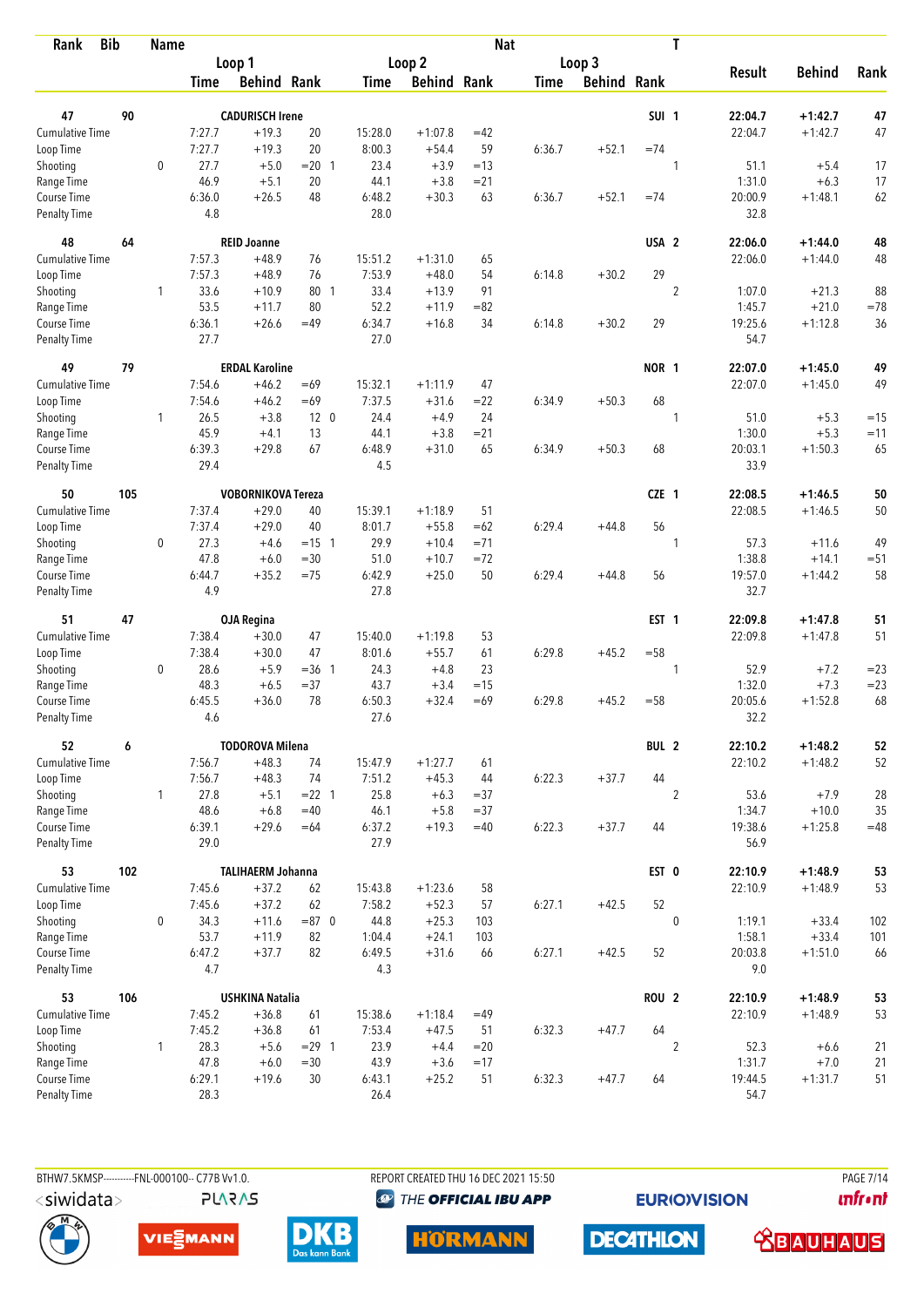| <b>Bib</b><br>Rank          |    | <b>Name</b>  |               |                                |                |               |                    | <b>Nat</b>     |             |                    |                  | T              |                |               |                |
|-----------------------------|----|--------------|---------------|--------------------------------|----------------|---------------|--------------------|----------------|-------------|--------------------|------------------|----------------|----------------|---------------|----------------|
|                             |    |              |               | Loop 1                         |                |               | Loop 2             |                |             | Loop 3             |                  |                |                |               |                |
|                             |    |              | Time          | <b>Behind Rank</b>             |                | Time          | <b>Behind Rank</b> |                | <b>Time</b> | <b>Behind Rank</b> |                  |                | <b>Result</b>  | <b>Behind</b> | Rank           |
| 55                          | 30 |              |               | <b>LESHCHANKA Iryna</b>        |                |               |                    |                |             |                    | BLR <sub>2</sub> |                | 22:11.6        | $+1:49.6$     | 55             |
| <b>Cumulative Time</b>      |    |              | 7:57.2        | $+48.8$                        | 75             | 15:49.9       | $+1:29.7$          | 63             |             |                    |                  |                | 22:11.6        | $+1:49.6$     | 55             |
| Loop Time                   |    |              | 7:57.2        | $+48.8$                        | 75             | 7:52.7        | $+46.8$            | 49             | 6:21.7      | $+37.1$            | 42               |                |                |               |                |
| Shooting                    |    | $\mathbf{1}$ | 32.2          | $+9.5$                         | $=67$ 1        | 23.7          | $+4.2$             | $=17$          |             |                    |                  | $\overline{2}$ | 55.9           | $+10.2$       | $=40$          |
| Range Time                  |    |              | 51.1          | $+9.3$                         | 60             | 45.1          | $+4.8$             | 30             |             |                    |                  |                | 1:36.2         | $+11.5$       | 43             |
| Course Time                 |    |              | 6:38.0        | $+28.5$                        | $= 59$         | 6:41.3        | $+23.4$            | 46             | 6:21.7      | $+37.1$            | 42               |                | 19:41.0        | $+1:28.2$     | 50             |
| <b>Penalty Time</b>         |    |              | 28.1          |                                |                | 26.3          |                    |                |             |                    |                  |                | 54.4           |               |                |
| 56                          | 23 |              |               | <b>LUNDER Emma</b>             |                |               |                    |                |             |                    | CAN 1            |                | 22:11.7        | $+1:49.7$     | 56             |
| Cumulative Time             |    |              | 8:12.1        | $+1:03.7$                      | $= 86$         | 15:42.6       | $+1:22.4$          | 57             |             |                    |                  |                | 22:11.7        | $+1:49.7$     | 56             |
| Loop Time                   |    |              | 8:12.1        | $+1:03.7$                      | $= 86$         | 7:30.5        | $+24.6$            | 13             | 6:29.1      | $+44.5$            | 55               |                |                |               |                |
| Shooting                    |    | 1            | 27.7          | $+5.0$                         | $= 20 \ 0$     | 20.5          | $+1.0$             | 3              |             |                    |                  | $\mathbf{1}$   | 48.3           | $+2.6$        | 5              |
| Range Time                  |    |              | 47.6          | $+5.8$                         | $= 27$         | 40.6          | $+0.3$             | $\overline{2}$ |             |                    |                  |                | 1:28.2         | $+3.5$        | $\overline{7}$ |
| Course Time                 |    |              | 6:55.7        | $+46.2$                        | 92             | 6:45.2        | $+27.3$            | $=58$          | 6:29.1      | $+44.5$            | 55               |                | 20:10.0        | $+1:57.2$     | 71             |
| Penalty Time                |    |              | 28.8          |                                |                | 4.7           |                    |                |             |                    |                  |                | 33.5           |               |                |
| 57                          | 66 |              |               | <b>BANKES Megan</b>            |                |               |                    |                |             |                    | CAN 1            |                | 22:12.6        | $+1:50.6$     | 57             |
| Cumulative Time             |    |              | 7:37.5        | $+29.1$                        | 41             | 15:42.1       | $+1:21.9$          | 56             |             |                    |                  |                | 22:12.6        | $+1:50.6$     | 57             |
| Loop Time                   |    |              | 7:37.5        | $+29.1$                        | 41             | 8:04.6        | $+58.7$            | 65             | 6:30.5      | $+45.9$            | 62               |                |                |               |                |
| Shooting                    |    | 0            | 24.1          | $+1.4$                         | 2 <sub>1</sub> | 28.3          | $+8.8$             | $= 57$         |             |                    |                  | 1              | 52.4           | $+6.7$        | 22             |
| Range Time                  |    |              | 44.6          | $+2.8$                         | 6              | 42.6          | $+2.3$             | $=6$           |             |                    |                  |                | 1:27.2         | $+2.5$        | 5              |
| Course Time                 |    |              | 6:48.1        | $+38.6$                        | 85             | 6:52.1        | $+34.2$            | $=76$          | 6:30.5      | $+45.9$            | 62               |                | 20:10.7        | $+1:57.9$     | 73             |
| <b>Penalty Time</b>         |    |              | 4.8           |                                |                | 29.9          |                    |                |             |                    |                  |                | 34.7           |               |                |
| 58                          | 70 |              |               | PETRENKO Iryna                 |                |               |                    |                |             |                    | UKR 0            |                | 22:15.3        | $+1:53.3$     | 58             |
| <b>Cumulative Time</b>      |    |              | 7:39.8        | $+31.4$                        | 52             | 15:29.6       | $+1:09.4$          | $=45$          |             |                    |                  |                | 22:15.3        | $+1:53.3$     | 58             |
| Loop Time                   |    |              | 7:39.8        | $+31.4$                        | 52             | 7:49.8        | $+43.9$            | $=39$          | 6:45.7      | $+1:01.1$          | 81               |                |                |               |                |
| Shooting                    |    | 0            | 32.2          | $+9.5$                         | $=67$ 0        | 23.1          | $+3.6$             | 11             |             |                    |                  | $\mathbf{0}$   | 55.4           | $+9.7$        | 37             |
| Range Time                  |    |              | 52.8          | $+11.0$                        | $=74$          | 43.9          | $+3.6$             | $=17$          |             |                    |                  |                | 1:36.7         | $+12.0$       | 47             |
| Course Time                 |    |              | 6:42.0        | $+32.5$                        | $=70$          | 7:01.0        | $+43.1$            | 89             | 6:45.7      | $+1:01.1$          | 81               |                | 20:28.7        | $+2:15.9$     | 83             |
| <b>Penalty Time</b>         |    |              | 5.0           |                                |                | 4.9           |                    |                |             |                    |                  |                | 9.9            |               |                |
| 59                          | 86 |              |               | <b>WEIDEL Anna</b>             |                |               |                    |                |             |                    | GER 0            |                | 22:17.6        | $+1:55.6$     | 59             |
| Cumulative Time             |    |              | 7:33.0        | $+24.6$                        | 33             | 15:25.4       | $+1:05.2$          | 39             |             |                    |                  |                | 22:17.6        | $+1:55.6$     | 59             |
| Loop Time                   |    |              | 7:33.0        | $+24.6$                        | 33             | 7:52.4        | $+46.5$            | 48             | 6:52.2      | $+1:07.6$          | 90               |                |                |               |                |
| Shooting                    |    | 0            | 24.4          | $+1.7$                         | 30             | 21.5          | $+2.0$             | 4              |             |                    |                  | $\mathbf 0$    | 45.9           | $+0.2$        | $\overline{c}$ |
| Range Time                  |    |              | 44.7          | $+2.9$                         | $\overline{7}$ | 44.0          | $+3.7$             | $=19$          |             |                    |                  |                | 1:28.7         | $+4.0$        | 8              |
| Course Time                 |    |              | 6:42.0        | $+32.5$                        | $=70$          | 7:03.2        | $+45.3$            | 93             | 6:52.2      | $+1:07.6$          | 90               |                | 20:37.4        | $+2:24.6$     | 86             |
| <b>Penalty Time</b>         |    |              | 6.3           |                                |                | 5.2           |                    |                |             |                    |                  |                | 11.5           |               |                |
| 60                          | 18 |              |               | VISHNEVSKAYA-SHEPORENKO Galina |                |               |                    |                |             |                    | KAZ 0            |                | 22:18.4        | $+1:56.4$     | 60             |
| Cumulative Time             |    |              | 7:52.3        | $+43.9$                        | 68             | 15:41.7       | $+1:21.5$          | 55             |             |                    |                  |                | 22:18.4        | $+1:56.4$     | 60             |
| Loop Time                   |    |              | 7:52.3        | $+43.9$                        | 68             | 7:49.4        | $+43.5$            | 37             | 6:36.7      | $+52.1$            | $=74$            |                |                |               |                |
| Shooting                    |    | 0            | 37.2          | $+14.5$                        | $= 97$ 0       | 31.2          | $+11.7$            | $= 80$         |             |                    |                  | $\mathbf{0}$   | 1:08.5         | $+22.8$       | 94             |
| Range Time                  |    |              | 58.4          | $+16.6$                        | 98             | 51.6          | $+11.3$            | $= 78$         |             |                    |                  |                | 1:50.0         | $+25.3$       | 94             |
| Course Time<br>Penalty Time |    |              | 6:48.9<br>5.0 | $+39.4$                        | 86             | 6:53.0<br>4.8 | $+35.1$            | 79             | 6:36.7      | $+52.1$            | $=74$            |                | 20:18.6<br>9.8 | $+2:05.8$     | 78             |
| 61                          | 59 |              |               | <b>PUSKARCIKOVA Eva</b>        |                |               |                    |                |             |                    | CZE 1            |                | 22:22.0        | $+2:00.0$     | $61\,$         |
| <b>Cumulative Time</b>      |    |              | 7:38.5        | $+30.1$                        | 48             | 15:46.5       | $+1:26.3$          | 60             |             |                    |                  |                | 22:22.0        | $+2:00.0$     | 61             |
| Loop Time                   |    |              | 7:38.5        | $+30.1$                        | 48             | 8:08.0        | $+1:02.1$          | 69             | 6:35.5      | $+50.9$            | $=70$            |                |                |               |                |
| Shooting                    |    | 0            | 26.9          | $+4.2$                         | $= 13 \quad 1$ | 27.7          | $+8.2$             | $=52$          |             |                    |                  | 1              | 54.7           | $+9.0$        | $= 35$         |
| Range Time                  |    |              | 46.2          | $+4.4$                         | 15             | 47.8          | $+7.5$             | 49             |             |                    |                  |                | 1:34.0         | $+9.3$        | 32             |
| Course Time                 |    |              | 6:47.3        | $+37.8$                        | 83             | 6:51.2        | $+33.3$            | 73             | 6:35.5      | $+50.9$            | $=70$            |                | 20:14.0        | $+2:01.2$     | $= 75$         |
| Penalty Time                |    |              | $5.0\,$       |                                |                | 29.0          |                    |                |             |                    |                  |                | 34.0           |               |                |
| 62                          | 35 |              |               | DAVIDOVA Marketa               |                |               |                    |                |             |                    | CZE <sub>3</sub> |                | 22:22.5        | $+2:00.5$     | 62             |
| Cumulative Time             |    |              | 7:39.9        | $+31.5$                        | 53             | 15:52.8       | $+1:32.6$          | 67             |             |                    |                  |                | 22:22.5        | $+2:00.5$     | 62             |
| Loop Time                   |    |              | 7:39.9        | $+31.5$                        | 53             | 8:12.9        | $+1:07.0$          | 74             | 6:29.7      | $+45.1$            | 57               |                |                |               |                |
| Shooting                    |    | $\mathbf{1}$ | 31.6          | $+8.9$                         | $=61$ 2        | 29.2          | $+9.7$             | 65             |             |                    |                  | 3              | 1:00.8         | $+15.1$       | $=61$          |
| Range Time                  |    |              | 51.6          | $+9.8$                         | $=62$          | 50.1          | $+9.8$             | 66             |             |                    |                  |                | 1:41.7         | $+17.0$       | $=62$          |
| Course Time                 |    |              | 6:20.3        | $+10.8$                        | 12             | 6:30.6        | $+12.7$            | 25             | 6:29.7      | $+45.1$            | 57               |                | 19:20.6        | $+1:07.8$     | 32             |
| <b>Penalty Time</b>         |    |              | 28.0          |                                |                | 52.2          |                    |                |             |                    |                  |                | 1:20.2         |               |                |

BTHW7.5KMSP-----------FNL-000100-- C77B Vv1.0. **PLARAS**  REPORT CREATED THU 16 DEC 2021 15:50 <sup><sup>9</sup> THE OFFICIAL IBU APP</sup>

**EURIOVISION** 

**PAGE 8/14** *<u><u>Infront</u>*</u>







**HORMANN** 

**DECATHLON** 

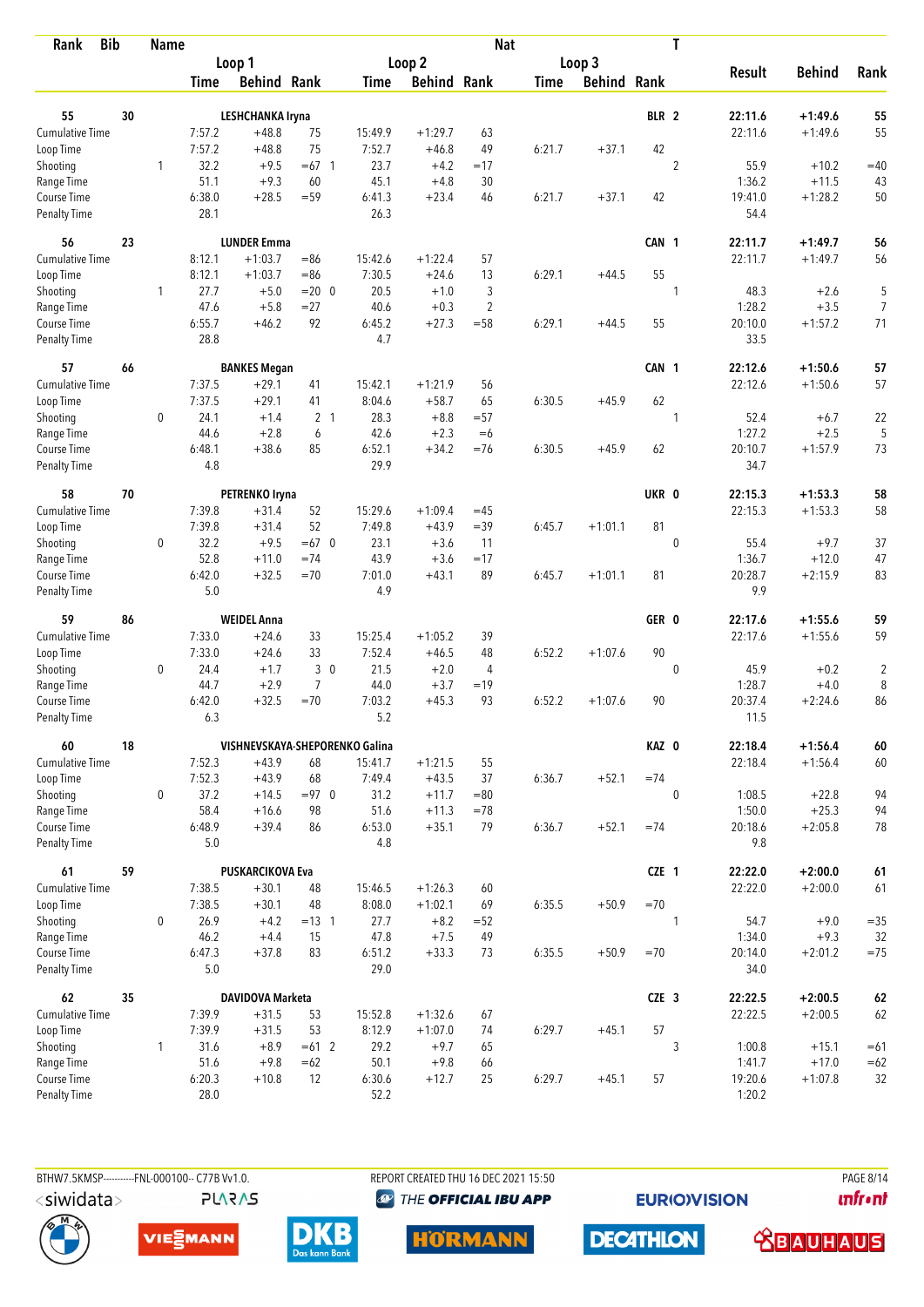| <b>Bib</b><br>Rank        |    | <b>Name</b>    |                |                           |                   |                |                    | <b>Nat</b>      |             |                    |                  | T              |                  |                      |                  |
|---------------------------|----|----------------|----------------|---------------------------|-------------------|----------------|--------------------|-----------------|-------------|--------------------|------------------|----------------|------------------|----------------------|------------------|
|                           |    |                |                | Loop 1                    |                   |                | Loop 2             |                 |             | Loop 3             |                  |                |                  |                      |                  |
|                           |    |                | Time           | <b>Behind Rank</b>        |                   | Time           | <b>Behind Rank</b> |                 | <b>Time</b> | <b>Behind Rank</b> |                  |                | <b>Result</b>    | <b>Behind</b>        | Rank             |
| 63                        | 85 |                |                | <b>KINNUNEN Nastassia</b> |                   |                |                    |                 |             |                    | FIN 0            |                | 22:25.3          | $+2:03.3$            | 63               |
| <b>Cumulative Time</b>    |    |                | 7:43.8         | $+35.4$                   | 57                | 15:45.2        | $+1:25.0$          | 59              |             |                    |                  |                | 22:25.3          | $+2:03.3$            | 63               |
| Loop Time                 |    |                | 7:43.8         | $+35.4$                   | 57                | 8:01.4         | $+55.5$            | 60              | 6:40.1      | $+55.5$            | 77               |                |                  |                      |                  |
| Shooting                  |    | $\mathbf 0$    | 37.2           | $+14.5$                   | $= 97$ 0          | 39.2           | $+19.7$            | 100             |             |                    |                  | 0              | 1:16.4           | $+30.7$              | 101              |
| Range Time                |    |                | 59.2           | $+17.4$                   | 100               | 1:01.6         | $+21.3$            | 102             |             |                    |                  |                | 2:00.8           | $+36.1$              | 102              |
| Course Time               |    |                | 6:39.1         | $+29.6$                   | $=64$             | 6:54.8         | $+36.9$            | 81              | 6:40.1      | $+55.5$            | 77               |                | 20:14.0          | $+2:01.2$            | $=75$            |
| <b>Penalty Time</b>       |    |                | 5.5            |                           |                   | 5.0            |                    |                 |             |                    |                  |                | 10.5             |                      |                  |
| 64                        | 38 |                |                | <b>CHEVALIER Chloe</b>    |                   |                |                    |                 |             |                    | FRA 3            |                | 22:30.8          | $+2:08.8$            | 64               |
| Cumulative Time           |    |                | 7:37.2         | $+28.8$                   | 39                | 16:00.9        | $+1:40.7$          | 68              |             |                    |                  |                | 22:30.8          | $+2:08.8$            | 64               |
| Loop Time                 |    |                | 7:37.2         | $+28.8$                   | 39                | 8:23.7         | $+1:17.8$          | 82              | 6:29.9      | $+45.3$            | 60               |                |                  |                      |                  |
| Shooting                  |    | 1              | 29.7           | $+7.0$                    | 47 2              | 38.1           | $+18.6$            | 99              |             |                    |                  | 3              | 1:07.9           | $+22.2$              | 93               |
| Range Time                |    |                | 49.1           | $+7.3$                    | 44                | 1:00.1         | $+19.8$            | 101             |             |                    |                  |                | 1:49.2           | $+24.5$              | 93               |
| Course Time               |    |                | 6:18.8         | $+9.3$                    | 9                 | 6:33.0         | $+15.1$            | 31              | 6:29.9      | $+45.3$            | 60               |                | 19:21.7          | $+1:08.9$            | 34               |
| Penalty Time              |    |                | 29.3           |                           |                   | 50.6           |                    |                 |             |                    |                  |                | 1:19.9           |                      |                  |
| 65                        | 80 |                |                | <b>VINDISAR Nika</b>      |                   |                |                    |                 |             |                    | SLO 0            |                | 22:31.2          | $+2:09.2$            | 65               |
| <b>Cumulative Time</b>    |    |                | 7:39.0         | $+30.6$                   | 49                | 15:29.6        | $+1:09.4$          | $=45$           |             |                    |                  |                | 22:31.2          | $+2:09.2$            | 65               |
| Loop Time                 |    |                | 7:39.0         | $+30.6$                   | 49                | 7:50.6         | $+44.7$            | 43              | 7:01.6      | $+1:17.0$          | 101              |                |                  |                      |                  |
| Shooting<br>Range Time    |    | 0              | 28.7<br>49.9   | $+6.0$<br>$+8.1$          | $=38$ 0<br>$= 51$ | 23.4<br>44.5   | $+3.9$<br>$+4.2$   | $=13$<br>$= 25$ |             |                    |                  | $\mathbf 0$    | 52.1<br>1:34.4   | $+6.4$<br>$+9.7$     | $=19$<br>33      |
| Course Time               |    |                | 6:44.7         | $+35.2$                   | $=75$             | 7:01.9         | $+44.0$            | $= 90$          | 7:01.6      | $+1:17.0$          | 101              |                | 20:48.2          | $+2:35.4$            | 92               |
| <b>Penalty Time</b>       |    |                | 4.4            |                           |                   | 4.2            |                    |                 |             |                    |                  |                | 8.6              |                      |                  |
| 66                        | 72 |                |                | <b>KRUCHINKINA Irina</b>  |                   |                |                    |                 |             |                    | BLR 3            |                | 22:33.2          | $+2:11.2$            | 66               |
| <b>Cumulative Time</b>    |    |                | 8:23.4         | $+1:15.0$                 | 92                | 16:17.1        | $+1:56.9$          | 77              |             |                    |                  |                | 22:33.2          | $+2:11.2$            | 66               |
| Loop Time                 |    |                | 8:23.4         | $+1:15.0$                 | 92                | 7:53.7         | $+47.8$            | $=52$           | 6:16.1      | $+31.5$            | 32               |                |                  |                      |                  |
| Shooting                  |    | $\overline{2}$ | 36.4           | $+13.7$                   | 94 1              | 24.8           | $+5.3$             | 30              |             |                    |                  | 3              | 1:01.3           | $+15.6$              | $=65$            |
| Range Time                |    |                | 51.5           | $+9.7$                    | 61                | 45.0           | $+4.7$             | $= 28$          |             |                    |                  |                | 1:36.5           | $+11.8$              | $=45$            |
| Course Time               |    |                | 6:40.3         | $+30.8$                   | $=68$             | 6:41.2         | $+23.3$            | 45              | 6:16.1      | $+31.5$            | 32               |                | 19:37.6          | $+1:24.8$            | 46               |
| <b>Penalty Time</b>       |    |                | 51.6           |                           |                   | 27.5           |                    |                 |             |                    |                  |                | 1:19.1           |                      |                  |
| 67                        | 97 |                |                | <b>DING Yuhuan</b>        |                   |                |                    |                 |             |                    | CHN 0            |                | 22:37.1          | $+2:15.1$            | 67               |
| <b>Cumulative Time</b>    |    |                | 7:55.4         | $+47.0$                   | 73                | 15:50.1        | $+1:29.9$          | 64              |             |                    |                  |                | 22:37.1          | $+2:15.1$            | 67               |
| Loop Time                 |    |                | 7:55.4         | $+47.0$                   | 73                | 7:54.7         | $+48.8$            | 55              | 6:47.0      | $+1:02.4$          | 84               |                |                  |                      |                  |
| Shooting                  |    | 0              | 34.2           | $+11.5$                   | 86 0              | 31.5           | $+12.0$            | 83              |             |                    |                  | $\mathbf 0$    | 1:05.7           | $+20.0$              | 84               |
| Range Time                |    |                | 54.8           | $+13.0$                   | $= 86$            | 52.4           | $+12.1$            | 84              |             |                    |                  |                | 1:47.2           | $+22.5$              | 85               |
| Course Time               |    |                | 6:55.9         | $+46.4$                   | 93                | 6:57.5         | $+39.6$            | 84              | 6:47.0      | $+1:02.4$          | 84               |                | 20:40.4          | $+2:27.6$            | 89               |
| <b>Penalty Time</b>       |    |                | 4.7            |                           |                   | 4.8            |                    |                 |             |                    |                  |                | 9.5              |                      |                  |
| 68                        | 67 |                |                | <b>KLIMINA Darya</b>      |                   |                |                    |                 |             |                    | KAZ <sub>2</sub> |                | 22:38.6          | $+2:16.6$            | 68               |
| Cumulative Time           |    |                | 7:30.6         | $+22.2$                   | 26                | 16:04.3        | $+1:44.1$          | 70              |             |                    |                  |                | 22:38.6          | $+2:16.6$            | 68               |
| Loop Time                 |    |                | 7:30.6         | $+22.2$                   | 26                | 8:33.7         | $+1:27.8$          | 87              | 6:34.3      | $+49.7$            | 67               |                |                  |                      |                  |
| Shooting<br>Range Time    |    | 0              | 33.4<br>53.3   | $+10.7$<br>$+11.5$        | $=76$ 2<br>78     | 31.8<br>54.2   | $+12.3$<br>$+13.9$ | 84<br>$=89$     |             |                    |                  | $\overline{2}$ | 1:05.2<br>1:47.5 | $+19.5$<br>$+22.8$   | $= 81$<br>$= 86$ |
| Course Time               |    |                | 6:32.7         | $+23.2$                   | 37                | 6:48.4         | $+30.5$            | 64              | 6:34.3      | $+49.7$            | 67               |                | 19:55.4          | $+1:42.6$            | $= 56$           |
| Penalty Time              |    |                | 4.6            |                           |                   | 51.1           |                    |                 |             |                    |                  |                | 55.7             |                      |                  |
| 69                        | 61 |                |                | <b>ZUK Kamila</b>         |                   |                |                    |                 |             |                    | POL <sub>2</sub> |                | 22:38.8          | $+2:16.8$            | 69               |
| <b>Cumulative Time</b>    |    |                | 8:25.1         | $+1:16.7$                 | 94                | 16:05.7        | $+1:45.5$          | 71              |             |                    |                  |                | 22:38.8          | $+2:16.8$            | 69               |
| Loop Time                 |    |                | 8:25.1         | $+1:16.7$                 | 94                | 7:40.6         | $+34.7$            | 27              | 6:33.1      | $+48.5$            | 66               |                |                  |                      |                  |
| Shooting                  |    | $\overline{2}$ | 33.1           | $+10.4$                   | 74 0              | 23.8           | $+4.3$             | 19              |             |                    |                  | $\overline{2}$ | 57.0             | $+11.3$              | $=45$            |
| Range Time                |    |                | 53.1           | $+11.3$                   | 77                | 45.6           | $+5.3$             | 33              |             |                    |                  |                | 1:38.7           | $+14.0$              | 50               |
| Course Time               |    |                | 6:38.0         | $+28.5$                   | $= 59$            | 6:50.1         | $+32.2$            | 68              | 6:33.1      | $+48.5$            | 66               |                | 20:01.2          | $+1:48.4$            | 63               |
| Penalty Time              |    |                | 54.0           |                           |                   | 4.9            |                    |                 |             |                    |                  |                | 58.9             |                      |                  |
| 70                        | 13 |                |                | <b>ZDOUC Dunja</b>        |                   |                |                    |                 |             |                    | AUT <sub>1</sub> |                | 22:40.9          | $+2:18.9$            | 70               |
| Cumulative Time           |    |                | 7:32.2         | $+23.8$                   | 30                | 15:48.9        | $+1:28.7$          | 62              |             |                    |                  |                | 22:40.9          | $+2:18.9$            | 70               |
| Loop Time                 |    |                | 7:32.2         | $+23.8$                   | 30                | 8:16.7         | $+1:10.8$          | 78              | 6:52.0      | $+1:07.4$          | 89               |                |                  |                      |                  |
| Shooting                  |    | 0              | 29.9           | $+7.2$<br>$+9.2$          | 51 1<br>59        | 26.7           | $+7.2$             | 42              |             |                    |                  | 1              | 56.7<br>1:40.1   | $+11.0$              | 44               |
| Range Time<br>Course Time |    |                | 51.0<br>6:35.8 | $+26.3$                   | 47                | 49.1<br>6:58.9 | $+8.8$<br>$+41.0$  | $= 58$<br>86    | 6:52.0      | $+1:07.4$          | 89               |                | 20:26.7          | $+15.4$<br>$+2:13.9$ | 56<br>81         |
| Penalty Time              |    |                | 5.4            |                           |                   | 28.7           |                    |                 |             |                    |                  |                | 34.1             |                      |                  |
|                           |    |                |                |                           |                   |                |                    |                 |             |                    |                  |                |                  |                      |                  |



BTHW7.5KMSP-----------FNL-000100-- C77B Vv1.0.

**PLARAS** 

REPORT CREATED THU 16 DEC 2021 15:50 <sup><sup>9</sup> THE OFFICIAL IBU APP</sup>

**HORMANN** 

**DECATHLON** 

**EURIOVISION** 

**PAGE 9/14** *<u><u>Infront</u>*</u>





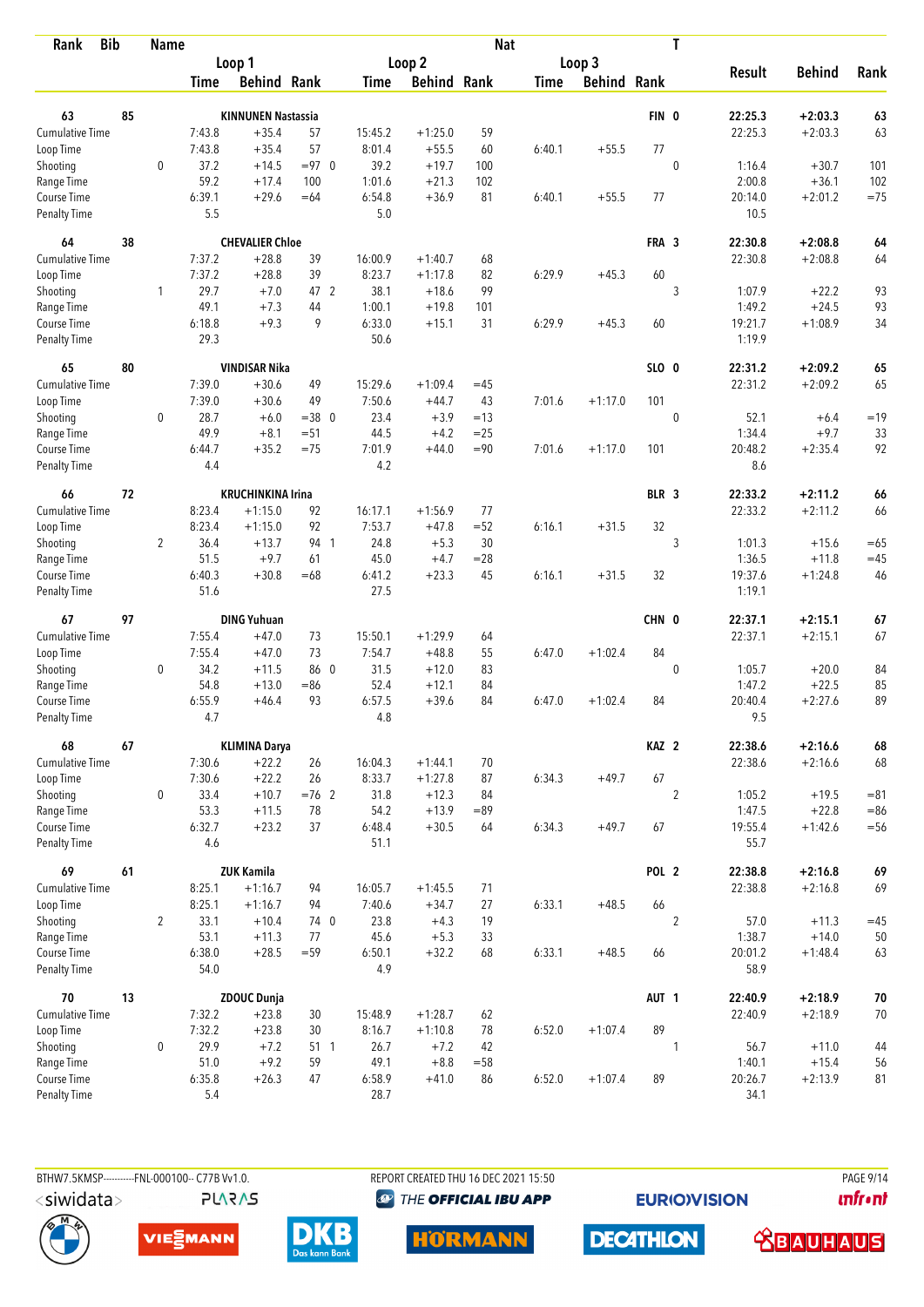| <b>Bib</b><br>Rank          |    | <b>Name</b>    |               |                             |                |                |                    | <b>Nat</b>     |             |                    |                  | T              |                   |                     |              |
|-----------------------------|----|----------------|---------------|-----------------------------|----------------|----------------|--------------------|----------------|-------------|--------------------|------------------|----------------|-------------------|---------------------|--------------|
|                             |    |                |               | Loop 1                      |                |                | Loop 2             |                |             | Loop 3             |                  |                |                   |                     |              |
|                             |    |                | Time          | <b>Behind Rank</b>          |                | Time           | <b>Behind Rank</b> |                | <b>Time</b> | <b>Behind Rank</b> |                  |                | <b>Result</b>     | <b>Behind</b>       | Rank         |
| 71                          | 43 |                |               | <b>INNERHOFER Katharina</b> |                |                |                    |                |             |                    | AUT 4            |                | 22:41.0           | $+2:19.0$           | 71           |
| <b>Cumulative Time</b>      |    |                | 7:35.5        | $+27.1$                     | 38             | 16:16.8        | $+1:56.6$          | 76             |             |                    |                  |                | 22:41.0           | $+2:19.0$           | 71           |
| Loop Time                   |    |                | 7:35.5        | $+27.1$                     | 38             | 8:41.3         | $+1:35.4$          | 92             | 6:24.2      | $+39.6$            | 45               |                |                   |                     |              |
| Shooting                    |    | 1              | 30.3          | $+7.6$                      | $=52$ 3        | 39.4           | $+19.9$            | 101            |             |                    |                  | $\overline{4}$ | 1:09.8            | $+24.1$             | 96           |
| Range Time                  |    |                | 49.8          | $+8.0$                      | 50             | 58.6           | $+18.3$            | 99             |             |                    |                  |                | 1:48.4            | $+23.7$             | 92           |
| Course Time                 |    |                | 6:18.3        | $+8.8$                      | 8              | 6:29.5         | $+11.6$            | 21             | 6:24.2      | $+39.6$            | 45               |                | 19:12.0           | $+59.2$             | 23           |
| <b>Penalty Time</b>         |    |                | 27.4          |                             |                | 1:13.2         |                    |                |             |                    |                  |                | 1:40.6            |                     |              |
| 72                          | 53 |                |               | <b>MAEDA Sari</b>           |                |                |                    |                |             |                    | JPN <sub>2</sub> |                | 22:45.0           | $+2:23.0$           | 72           |
| Cumulative Time             |    |                | 8:06.0        | $+57.6$                     | 83             | 16:16.6        | $+1:56.4$          | 75             |             |                    |                  |                | 22:45.0           | $+2:23.0$           | 72           |
| Loop Time                   |    |                | 8:06.0        | $+57.6$                     | 83             | 8:10.6         | $+1:04.7$          | $=71$          | 6:28.4      | $+43.8$            | 53               |                |                   |                     |              |
| Shooting                    |    | 1              | 33.9          | $+11.2$                     | $= 82 \quad 1$ | 31.0           | $+11.5$            | $=78$          |             |                    |                  | $\overline{2}$ | 1:05.0            | $+19.3$             | 80           |
| Range Time                  |    |                | 54.5          | $+12.7$                     | $= 84$         | 51.4           | $+11.1$            | 77             |             |                    |                  |                | 1:45.9            | $+21.2$             | 80           |
| Course Time                 |    |                | 6:42.1        | $+32.6$                     | $=72$          | 6:51.0         | $+33.1$            | 72             | 6:28.4      | $+43.8$            | 53               |                | 20:01.5           | $+1:48.7$           | 64           |
| Penalty Time                |    |                | 29.4          |                             |                | 28.2           |                    |                |             |                    |                  |                | 57.6              |                     |              |
| 73                          | 50 |                |               | <b>BEAUDRY Sarah</b>        |                |                |                    |                |             |                    | CAN 1            |                | 22:49.0           | $+2:27.0$           | 73           |
| <b>Cumulative Time</b>      |    |                | 7:59.9        | $+51.5$                     | 78             | 15:51.4        | $+1:31.2$          | 66             |             |                    |                  |                | 22:49.0           | $+2:27.0$           | 73           |
| Loop Time                   |    |                | 7:59.9        | $+51.5$                     | 78             | 7:51.5         | $+45.6$            | 45             | 6:57.6      | $+1:13.0$          | 96               |                |                   |                     |              |
| Shooting                    |    | 1              | 28.4          | $+5.7$                      | $=34$ 0        | 22.1           | $+2.6$             | $\overline{7}$ |             |                    |                  | 1              | 50.6              | $+4.9$              | $=12$        |
| Range Time                  |    |                | 49.3          | $+7.5$                      | $=46$          | 44.2           | $+3.9$             | 24             |             |                    |                  |                | 1:33.5            | $+8.8$              | $= 28$       |
| Course Time                 |    |                | 6:39.0        | $+29.5$                     | 63             | 7:01.9         | $+44.0$            | $= 90$         | 6:57.6      | $+1:13.0$          | 96               |                | 20:38.5           | $+2:25.7$           | 87           |
| Penalty Time                |    |                | 31.6          |                             |                | 5.4            |                    |                |             |                    |                  |                | 37.0              |                     |              |
| 74                          | 94 |                |               | <b>KUKLINA Larisa</b>       |                |                |                    |                |             |                    | RUS <sub>3</sub> |                | 22:51.1           | $+2:29.1$           | 74           |
| <b>Cumulative Time</b>      |    |                | 8:20.5        | $+1:12.1$                   | 89             | 16:18.4        | $+1:58.2$          | 78             |             |                    |                  |                | 22:51.1           | $+2:29.1$           | 74           |
| Loop Time                   |    |                | 8:20.5        | $+1:12.1$                   | 89             | 7:57.9         | $+52.0$            | 56             | 6:32.7      | $+48.1$            | 65               |                |                   |                     |              |
| Shooting                    |    | 2              | 29.6          | $+6.9$                      | 46 1           | 23.4           | $+3.9$             | $=13$          |             |                    |                  | 3              | 53.1              | $+7.4$              | 25           |
| Range Time                  |    |                | 47.8          | $+6.0$                      | $=30$          | 44.0           | $+3.7$             | $=19$          |             |                    |                  |                | 1:31.8            | $+7.1$              | 22           |
| Course Time                 |    |                | 6:38.1        | $+28.6$                     | 61             | 6:44.6         | $+26.7$            | 56             | 6:32.7      | $+48.1$            | 65               |                | 19:55.4           | $+1:42.6$           | $=$ 56       |
| <b>Penalty Time</b>         |    |                | 54.6          |                             |                | 29.3           |                    |                |             |                    |                  |                | 1:23.9            |                     |              |
| 75                          | 69 |                |               | <b>TOLMACHEVA Anastasia</b> |                |                |                    |                |             |                    | <b>ROU 1</b>     |                | 22:53.4           | $+2:31.4$           | 75           |
| <b>Cumulative Time</b>      |    |                | 7:55.3        | $+46.9$                     | $= 71$         | 16:07.9        | $+1:47.7$          | 72             |             |                    |                  |                | 22:53.4           | $+2:31.4$           | 75           |
| Loop Time                   |    |                | 7:55.3        | $+46.9$                     | $= 71$         | 8:12.6         | $+1:06.7$          | 73             | 6:45.5      | $+1:00.9$          | 80               |                |                   |                     |              |
| Shooting                    |    | $\mathbf 0$    | 31.1          | $+8.4$                      | $= 59 \quad 1$ | 27.0           | $+7.5$             | $=45$          |             |                    |                  | 1              | 58.2              | $+12.5$             | 53           |
| Range Time                  |    |                | 50.9          | $+9.1$                      | 58             | 48.4           | $+8.1$             | $= 53$         |             |                    |                  |                | 1:39.3            | $+14.6$             | 54           |
| Course Time                 |    |                | 6:59.8        | $+50.3$                     | 96             | 6:54.0         | $+36.1$            | 80             | 6:45.5      | $+1:00.9$          | 80               |                | 20:39.3           | $+2:26.5$           | 88           |
| <b>Penalty Time</b>         |    |                | 4.6           |                             |                | 30.2           |                    |                |             |                    |                  |                | 34.8              |                     |              |
| 76                          | 39 |                |               | <b>IRWIN Deedra</b>         |                |                |                    |                |             |                    | USA <sub>2</sub> |                | 22:54.3           | $+2:32.3$           | 76           |
| Cumulative Time             |    |                | 7:44.4        | $+36.0$                     | 58             | 16:19.1        | $+1:58.9$          | 79             |             |                    |                  |                | 22:54.3           | $+2:32.3$           | 76           |
| Loop Time                   |    |                | 7:44.4        | $+36.0$                     | 58             | 8:34.7         | $+1:28.8$          | 88             | 6:35.2      | $+50.6$            | 69               |                |                   |                     |              |
| Shooting                    |    | 0              | 30.4          | $+7.7$                      | $= 54$ 2       | 30.4           | $+10.9$            | 74             |             |                    |                  | $\overline{2}$ | 1:00.8            | $+15.1$             | $=61$        |
| Range Time                  |    |                | 51.9          | $+10.1$                     | 67             | 50.2           | $+9.9$             | 67             |             |                    |                  |                | 1:42.1            | $+17.4$             | 66           |
| Course Time<br>Penalty Time |    |                | 6:47.1<br>5.4 | $+37.6$                     | 81             | 6:52.6<br>51.9 | $+34.7$            | 78             | 6:35.2      | $+50.6$            | 69               |                | 20:14.9<br>57.3   | $+2:02.1$           | 77           |
| 77                          | 96 |                |               |                             |                |                |                    |                |             |                    |                  |                |                   |                     |              |
| <b>Cumulative Time</b>      |    |                |               | FEMSTEINEVIK Ragnhild       |                |                |                    |                |             |                    | NOR 3            |                | 22:54.6           | $+2:32.6$           | $77$         |
|                             |    |                | 8:01.5        | $+53.1$                     | 80<br>80       | 16:24.8        | $+2:04.6$          | 81             |             | $+45.2$            | $=58$            |                | 22:54.6           | $+2:32.6$           | 77           |
| Loop Time                   |    |                | 8:01.5        | $+53.1$                     |                | 8:23.3         | $+1:17.4$          | 81             | 6:29.8      |                    |                  |                |                   |                     |              |
| Shooting                    |    | $\mathbf{1}$   | 26.9<br>44.9  | $+4.2$<br>$+3.1$            | $= 13 \quad 2$ | 27.2<br>48.1   | $+7.7$             | $=48$          |             |                    |                  | 3              | 54.1              | $+8.4$              | $30\,$       |
| Range Time<br>Course Time   |    |                | 6:47.4        | $+37.9$                     | 8<br>84        | 6:40.5         | $+7.8$<br>$+22.6$  | 51<br>44       | 6:29.8      | $+45.2$            | $=58$            |                | 1:33.0<br>19:57.7 | $+8.3$<br>$+1:44.9$ | $27\,$<br>60 |
| Penalty Time                |    |                | 29.2          |                             |                | 54.7           |                    |                |             |                    |                  |                | 1:23.9            |                     |              |
| 78                          | 52 |                |               | <b>BENDIKA Baiba</b>        |                |                |                    |                |             |                    | LAT <sub>3</sub> |                | 22:55.2           | $+2:33.2$           | 78           |
| Cumulative Time             |    |                | 8:23.7        | $+1:15.3$                   | 93             | 16:33.8        | $+2:13.6$          | 87             |             |                    |                  |                | 22:55.2           | $+2:33.2$           | 78           |
| Loop Time                   |    |                | 8:23.7        | $+1:15.3$                   | 93             | 8:10.1         | $+1:04.2$          | 70             | 6:21.4      | $+36.8$            | 41               |                |                   |                     |              |
| Shooting                    |    | $\overline{2}$ | 37.5          | $+14.8$                     | 100 1          | 28.4           | $+8.9$             | 59             |             |                    |                  | 3              | 1:05.9            | $+20.2$             | 85           |
| Range Time                  |    |                | 57.0          | $+15.2$                     | 94             | 49.1           | $+8.8$             | $= 58$         |             |                    |                  |                | 1:46.1            | $+21.4$             | 82           |
| Course Time                 |    |                | 6:33.1        | $+23.6$                     | 40             | 6:52.1         | $+34.2$            | $=76$          | 6:21.4      | $+36.8$            | 41               |                | 19:46.6           | $+1:33.8$           | 52           |
| <b>Penalty Time</b>         |    |                | 53.6          |                             |                | 28.9           |                    |                |             |                    |                  |                | 1:22.5            |                     |              |

**PLARAS** 

BTHW7.5KMSP----------FNL-000100-- C77B Vv1.0. REPORT CREATED THU 16 DEC 2021 15:50 PAGE 10/14 <sup><sup>9</sup> THE OFFICIAL IBU APP</sup>

**EURIOVISION** 









 **<u>CBAUHAUS</u>** 

**unfront**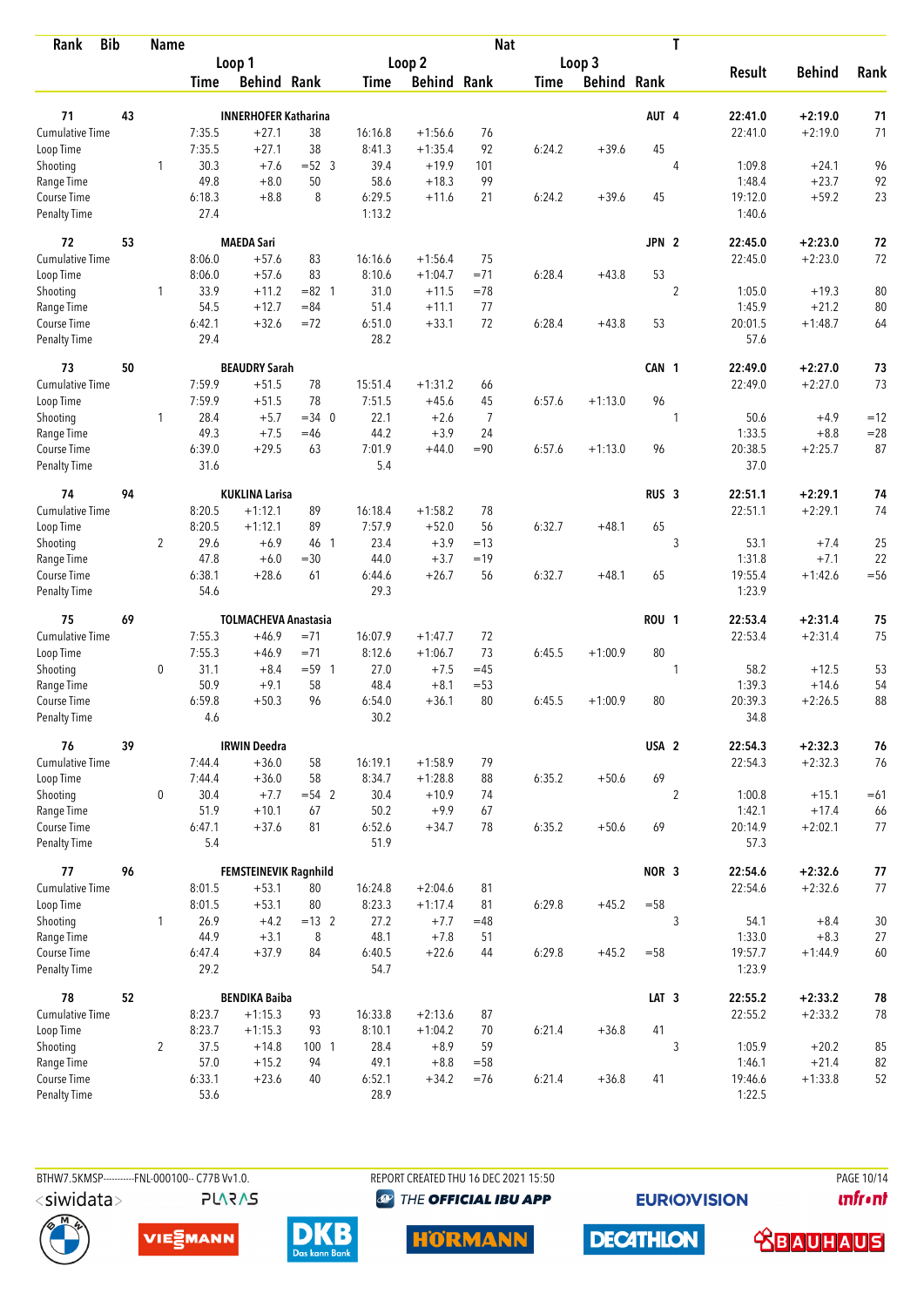| <b>Bib</b><br>Rank                 |    | <b>Name</b>    |                |                             |                 |                  |                      | <b>Nat</b>  |             |                    |                  | T              |                   |               |        |
|------------------------------------|----|----------------|----------------|-----------------------------|-----------------|------------------|----------------------|-------------|-------------|--------------------|------------------|----------------|-------------------|---------------|--------|
|                                    |    |                |                | Loop 1                      |                 |                  | Loop 2               |             |             | Loop 3             |                  |                |                   |               |        |
|                                    |    |                | Time           | <b>Behind Rank</b>          |                 | Time             | <b>Behind Rank</b>   |             | <b>Time</b> | <b>Behind Rank</b> |                  |                | <b>Result</b>     | <b>Behind</b> | Rank   |
| 79                                 | 92 |                |                | <b>HETTICH Janina</b>       |                 |                  |                      |             |             |                    | GER 4            |                | 22:57.7           | $+2:35.7$     | 79     |
| <b>Cumulative Time</b>             |    |                | 7:51.8         | $+43.4$                     | 66              | 16:31.5          | $+2:11.3$            | 84          |             |                    |                  |                | 22:57.7           | $+2:35.7$     | 79     |
| Loop Time                          |    |                | 7:51.8         | $+43.4$                     | 66              | 8:39.7           | $+1:33.8$            | 91          | 6:26.2      | $+41.6$            | 48               |                |                   |               |        |
| Shooting                           |    | $\mathbf{1}$   | 28.7           | $+6.0$                      | $=38.3$         | 27.0             | $+7.5$               | $=45$       |             |                    |                  | $\overline{4}$ | 55.7              | $+10.0$       | $= 38$ |
| Range Time                         |    |                | 47.3           | $+5.5$                      | $= 24$          | 47.2             | $+6.9$               | 44          |             |                    |                  |                | 1:34.5            | $+9.8$        | 34     |
| Course Time                        |    |                | 6:34.1         | $+24.6$                     | 43              | 6:36.2           | $+18.3$              | $= 37$      | 6:26.2      | $+41.6$            | 48               |                | 19:36.5           | $+1:23.7$     | 45     |
| <b>Penalty Time</b>                |    |                | 30.4           |                             |                 | 1:16.3           |                      |             |             |                    |                  |                | 1:46.7            |               |        |
| 80                                 | 48 |                |                | <b>GASPARIN Selina</b>      |                 |                  |                      |             |             |                    | SUI 4            |                | 22:58.2           | $+2:36.2$     | 80     |
| Cumulative Time                    |    |                | 8:12.1         | $+1:03.7$                   | $= 86$          | 16:32.6          | $+2:12.4$            | 85          |             |                    |                  |                | 22:58.2           | $+2:36.2$     | 80     |
| Loop Time                          |    |                | 8:12.1         | $+1:03.7$                   | $= 86$          | 8:20.5           | $+1:14.6$            | 80          | 6:25.6      | $+41.0$            | 46               |                |                   |               |        |
| Shooting                           |    | 2              | 30.3           | $+7.6$                      | $=52$ 2         | 32.5             | $+13.0$              | 88          |             |                    |                  | 4              | 1:02.9            | $+17.2$       | 73     |
| Range Time                         |    |                | 49.2           | $+7.4$                      | 45              | 52.2             | $+11.9$              | $= 82$      |             |                    |                  |                | 1:41.4            | $+16.7$       | 60     |
| Course Time                        |    |                | 6:32.5         | $+23.0$                     | 36              | 6:37.2           | $+19.3$              | $=40$       | 6:25.6      | $+41.0$            | 46               |                | 19:35.3           | $+1:22.5$     | 44     |
| Penalty Time                       |    |                | 50.4           |                             |                 | 51.1             |                      |             |             |                    |                  |                | 1:41.5            |               |        |
| 81                                 | 78 |                |                | <b>KUELM Susan</b>          |                 |                  |                      |             |             |                    | EST <sub>3</sub> |                | 23:00.9           | $+2:38.9$     | 81     |
| Cumulative Time                    |    |                | 7:29.0         | $+20.6$                     | 22              | 16:34.1          | $+2:13.9$            | 88          |             |                    |                  |                | 23:00.9           | $+2:38.9$     | 81     |
| Loop Time                          |    |                | 7:29.0         | $+20.6$                     | 22              | 9:05.1           | $+1:59.2$            | 100         | 6:26.8      | $+42.2$            | $=49$            |                |                   |               |        |
| Shooting                           |    | 0              | 27.5           | $+4.8$                      | 19 <sup>3</sup> | 33.7             | $+14.2$              | 92          |             |                    |                  | 3              | 1:01.3            | $+15.6$       | $=65$  |
| Range Time                         |    |                | 48.1           | $+6.3$                      | $= 35$          | 56.2             | $+15.9$              | 93          |             |                    |                  |                | 1:44.3            | $+19.6$       | 75     |
| Course Time<br><b>Penalty Time</b> |    |                | 6:36.1<br>4.8  | $+26.6$                     | $=49$           | 6:46.7<br>1:22.2 | $+28.8$              | 61          | 6:26.8      | $+42.2$            | $=49$            |                | 19:49.6<br>1:27.0 | $+1:36.8$     | 54     |
| 82                                 | 83 |                |                | <b>MAKA Anna</b>            |                 |                  |                      |             |             |                    | <b>POL 1</b>     |                | 23:02.6           | $+2:40.6$     | 82     |
| <b>Cumulative Time</b>             |    |                | 7:42.5         | $+34.1$                     | 56              | 16:01.3          | $+1:41.1$            | 69          |             |                    |                  |                | 23:02.6           | $+2:40.6$     | 82     |
| Loop Time                          |    |                | 7:42.5         | $+34.1$                     | 56              | 8:18.8           | $+1:12.9$            | 79          | 7:01.3      | $+1:16.7$          | 100              |                |                   |               |        |
| Shooting                           |    | 0              | 31.6           | $+8.9$                      | $=61$ 1         | 28.2             | $+8.7$               | 56          |             |                    |                  | 1              | 59.9              | $+14.2$       | 58     |
| Range Time                         |    |                | 52.0           | $+10.2$                     | 68              | 50.7             | $+10.4$              | $=70$       |             |                    |                  |                | 1:42.7            | $+18.0$       | 69     |
| Course Time                        |    |                | 6:45.4         | $+35.9$                     | 77              | 6:59.0           | $+41.1$              | 87          | 7:01.3      | $+1:16.7$          | 100              |                | 20:45.7           | $+2:32.9$     | 91     |
| <b>Penalty Time</b>                |    |                | 5.1            |                             |                 | 29.1             |                      |             |             |                    |                  |                | 34.2              |               |        |
| 83                                 | 51 |                |                | <b>BELCHENKO Yelizaveta</b> |                 |                  |                      |             |             |                    | KAZ 1            |                | 23:02.8           | $+2:40.8$     | 83     |
| Cumulative Time                    |    |                | 8:22.7         | $+1:14.3$                   | 91              | 16:16.4          | $+1:56.2$            | 74          |             |                    |                  |                | 23:02.8           | $+2:40.8$     | 83     |
| Loop Time                          |    |                | 8:22.7         | $+1:14.3$                   | 91              | 7:53.7           | $+47.8$              | $= 52$      | 6:46.4      | $+1:01.8$          | 82               |                |                   |               |        |
| Shooting                           |    | 1              | 28.6           | $+5.9$                      | $=36$ 0         | 21.9             | $+2.4$               | 5           |             |                    |                  | 1              | 50.5              | $+4.8$        | $=10$  |
| Range Time                         |    |                | 48.3           | $+6.5$                      | $= 37$          | 42.0             | $+1.7$               | 4           |             |                    |                  |                | 1:30.3            | $+5.6$        | 16     |
| Course Time                        |    |                | 7:03.4         | $+53.9$                     | 98              | 7:06.6           | $+48.7$              | 96          | 6:46.4      | $+1:01.8$          | 82               |                | 20:56.4           | $+2:43.6$     | 96     |
| <b>Penalty Time</b>                |    |                | 31.0           |                             |                 | 5.1              |                      |             |             |                    |                  |                | 36.1              |               |        |
| 84                                 | 28 |                |                | <b>AVVAKUMOVA Ekaterina</b> |                 |                  |                      |             |             |                    | KOR 3            |                | 23:05.2           | $+2:43.2$     | 84     |
| <b>Cumulative Time</b>             |    |                | 7:58.2         | $+49.8$<br>$+49.8$          | 77<br>77        | 16:28.9          | $+2:08.7$            | 82          |             |                    | 72               |                | 23:05.2           | $+2:43.2$     | 84     |
| Loop Time<br>Shooting              |    | $\mathbf{1}$   | 7:58.2<br>32.0 | $+9.3$                      | 66 2            | 8:30.7<br>31.0   | $+1:24.8$<br>$+11.5$ | 85<br>$=78$ | 6:36.3      | $+51.7$            |                  | 3              | 1:03.1            | $+17.4$       | 75     |
| Range Time                         |    |                | 54.1           | $+12.3$                     | 83              | 51.9             | $+11.6$              | 81          |             |                    |                  |                | 1:46.0            | $+21.3$       | 81     |
| Course Time                        |    |                | 6:35.6         | $+26.1$                     | 46              | 6:45.2           | $+27.3$              | $= 58$      | 6:36.3      | $+51.7$            | 72               |                | 19:57.1           | $+1:44.3$     | 59     |
| Penalty Time                       |    |                | 28.5           |                             |                 | 53.6             |                      |             |             |                    |                  |                | 1:22.1            |               |        |
| 85                                 | 11 |                |                | <b>GASPARIN Aita</b>        |                 |                  |                      |             |             |                    | SUI <sub>3</sub> |                | 23:09.0           | $+2:47.0$     | 85     |
| <b>Cumulative Time</b>             |    |                | 7:31.1         | $+22.7$                     | 28              | 16:29.2          | $+2:09.0$            | 83          |             |                    |                  |                | 23:09.0           | $+2:47.0$     | 85     |
| Loop Time                          |    |                | 7:31.1         | $+22.7$                     | 28              | 8:58.1           | $+1:52.2$            | 97          | 6:39.8      | $+55.2$            | 76               |                |                   |               |        |
| Shooting                           |    | 0              | 24.5           | $+1.8$                      | 4 <sup>3</sup>  | 25.6             | $+6.1$               | $= 34$      |             |                    |                  | 3              | 50.2              | $+4.5$        | 9      |
| Range Time                         |    |                | 45.8           | $+4.0$                      | 12              | 46.2             | $+5.9$               | $=39$       |             |                    |                  |                | 1:32.0            | $+7.3$        | $= 23$ |
| Course Time                        |    |                | 6:40.3         | $+30.8$                     | $=68$           | 6:51.7           | $+33.8$              | 75          | 6:39.8      | $+55.2$            | 76               |                | 20:11.8           | $+1:59.0$     | 74     |
| Penalty Time                       |    |                | $5.0\,$        |                             |                 | 1:20.2           |                      |             |             |                    |                  |                | 1:25.2            |               |        |
| 86                                 | 27 |                |                | <b>FIALKOVA Paulina</b>     |                 |                  |                      |             |             |                    | SVK 5            |                | 23:11.1           | $+2:49.1$     | 86     |
| Cumulative Time                    |    |                | 8:06.2         | $+57.8$                     | 84              | 16:44.2          | $+2:24.0$            | 89          |             |                    |                  |                | 23:11.1           | $+2:49.1$     | 86     |
| Loop Time                          |    |                | 8:06.2         | $+57.8$                     | 84              | 8:38.0           | $+1:32.1$            | 89          | 6:26.9      | $+42.3$            | 51               |                |                   |               |        |
| Shooting                           |    | $\overline{2}$ | 31.9           | $+9.2$                      | $=64$ 3         | 28.9             | $+9.4$               | $=61$       |             |                    |                  | 5              | 1:00.9            | $+15.2$       | 63     |
| Range Time                         |    |                | 51.6           | $+9.8$                      | $=62$           | 49.9             | $+9.6$               | 65          |             |                    |                  |                | 1:41.5            | $+16.8$       | 61     |
| Course Time                        |    |                | 6:26.0         | $+16.5$                     | 23              | 6:35.3           | $+17.4$              | $=35$       | 6:26.9      | $+42.3$            | 51               |                | 19:28.2           | $+1:15.4$     | 38     |
| <b>Penalty Time</b>                |    |                | 48.6           |                             |                 | 1:12.8           |                      |             |             |                    |                  |                | 2:01.4            |               |        |

**PLARAS** 

BTHW7.5KMSP----------FNL-000100-- C77B Vv1.0. REPORT CREATED THU 16 DEC 2021 15:50 PAGE 11/14 <sup><sup>9</sup> THE OFFICIAL IBU APP</sup>

**EURIOVISION** 

**unfront** 









**DECATHLON** 

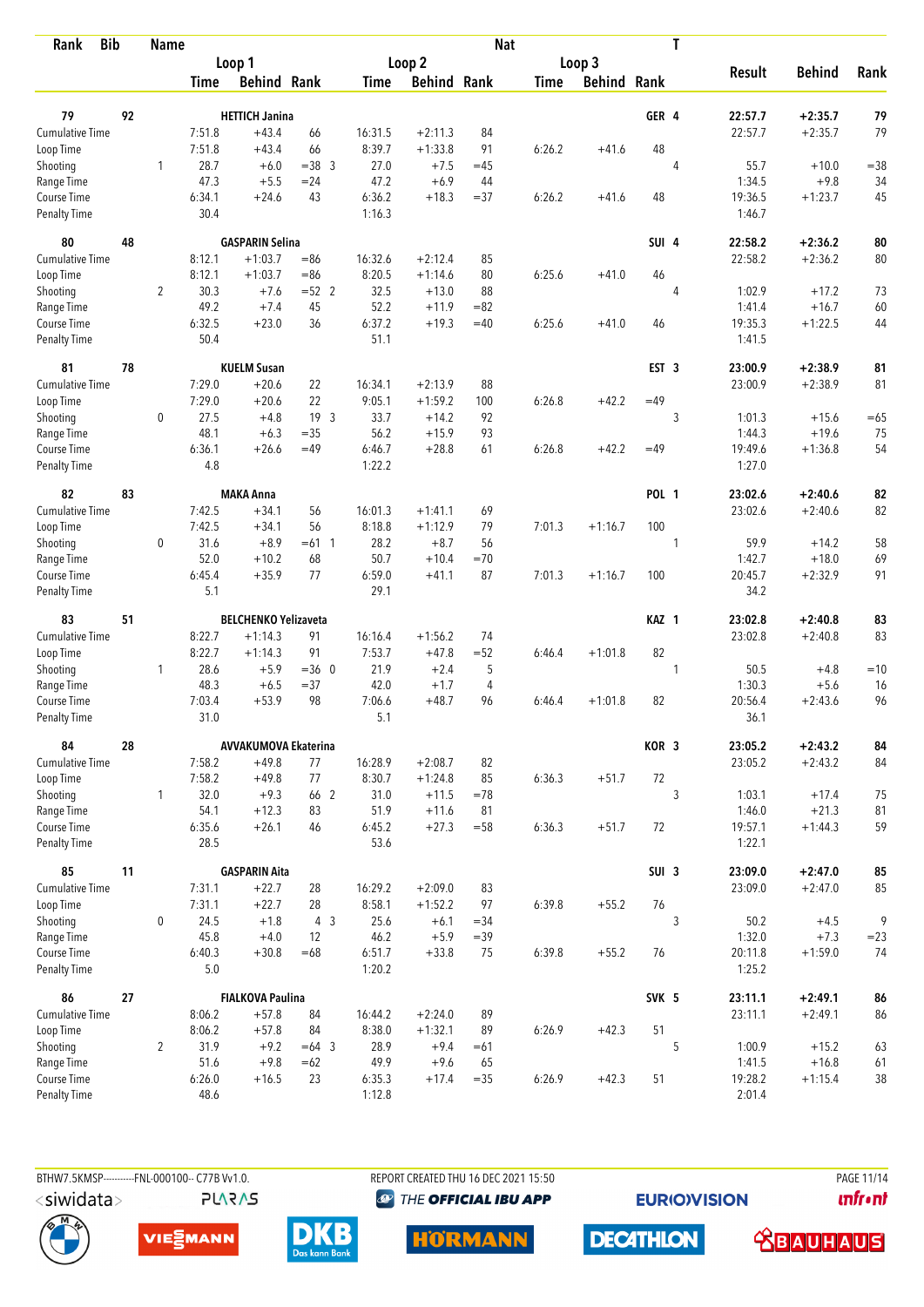| Rank                               | <b>Bib</b> | <b>Name</b>    |                  |                         |                |                   |                        | <b>Nat</b> |             |                    |                  | T              |                   |               |       |
|------------------------------------|------------|----------------|------------------|-------------------------|----------------|-------------------|------------------------|------------|-------------|--------------------|------------------|----------------|-------------------|---------------|-------|
|                                    |            |                |                  | Loop 1                  |                |                   | Loop 2                 |            |             | Loop 3             |                  |                |                   |               |       |
|                                    |            |                | Time             | <b>Behind Rank</b>      |                | Time              | <b>Behind Rank</b>     |            | <b>Time</b> | <b>Behind Rank</b> |                  |                | <b>Result</b>     | <b>Behind</b> | Rank  |
| 87                                 | 74         |                |                  | <b>ZHANG Yan</b>        |                |                   |                        |            |             |                    | CHN 1            |                | 23:11.5           | $+2:49.5$     | 87    |
| <b>Cumulative Time</b>             |            |                | 7:51.0           | $+42.6$                 | 65             | 16:16.2           | $+1:56.0$              | 73         |             |                    |                  |                | 23:11.5           | $+2:49.5$     | 87    |
| Loop Time                          |            |                | 7:51.0           | $+42.6$                 | 65             | 8:25.2            | $+1:19.3$              | 83         | 6:55.3      | $+1:10.7$          | 93               |                |                   |               |       |
| Shooting                           |            | $\mathbf 0$    | 32.5             | $+9.8$                  | $71 \t1$       | 29.9              | $+10.4$                | $= 71$     |             |                    |                  | 1              | 1:02.5            | $+16.8$       | 72    |
| Range Time                         |            |                | 52.4             | $+10.6$                 | 71             | 51.3              | $+11.0$                | 76         |             |                    |                  |                | 1:43.7            | $+19.0$       | 73    |
| Course Time                        |            |                | 6:53.7           | $+44.2$                 | 90             | 7:04.4            | $+46.5$                | 94         | 6:55.3      | $+1:10.7$          | 93               |                | 20:53.4           | $+2:40.6$     | 95    |
| Penalty Time                       |            |                | 4.9              |                         |                | 29.5              |                        |            |             |                    |                  |                | 34.4              |               |       |
| 88                                 | 100        |                |                  | <b>MENG Fangi</b>       |                |                   |                        |            |             |                    | CHN 1            |                | 23:16.0           | $+2:54.0$     | 88    |
| Cumulative Time                    |            |                | 7:54.6           | $+46.2$                 | $=69$          | 16:20.8           | $+2:00.6$              | 80         |             |                    |                  |                | 23:16.0           | $+2:54.0$     | 88    |
| Loop Time                          |            |                | 7:54.6           | $+46.2$                 | $=69$          | 8:26.2            | $+1:20.3$              | 84         | 6:55.2      | $+1:10.6$          | 92               |                |                   |               |       |
| Shooting                           |            | 0              | 34.0             | $+11.3$                 | $= 84$ 1       | 36.6              | $+17.1$                | 96         |             |                    |                  | 1              | 1:10.6            | $+24.9$       | 97    |
| Range Time                         |            |                | 54.8             | $+13.0$                 | $= 86$         | 57.1              | $+16.8$                | 96         |             |                    |                  |                | 1:51.9            | $+27.2$       | 97    |
| Course Time<br><b>Penalty Time</b> |            |                | 6:54.9<br>4.9    | $+45.4$                 | 91             | 7:00.6<br>28.5    | $+42.7$                | 88         | 6:55.2      | $+1:10.6$          | 92               |                | 20:50.7<br>33.4   | $+2:37.9$     | 93    |
| 89                                 | 101        |                |                  | <b>LEHTONEN Venla</b>   |                |                   |                        |            |             |                    | FIN <sub>3</sub> |                | 23:28.6           | $+3:06.6$     | 89    |
| Cumulative Time                    |            |                | 8:22.5           | $+1:14.1$               | 90             | 16:33.1           | $+2:12.9$              | 86         |             |                    |                  |                | 23:28.6           | $+3:06.6$     | 89    |
| Loop Time                          |            |                | 8:22.5           | $+1:14.1$               | 90             | 8:10.6            | $+1:04.7$              | $= 71$     | 6:55.5      | $+1:10.9$          | 94               |                |                   |               |       |
| Shooting                           |            | $\overline{2}$ | 25.1             | $+2.4$                  | 8 <sup>1</sup> | 31.2              | $+11.7$                | $= 80$     |             |                    |                  | 3              | 56.3              | $+10.6$       | 42    |
| Range Time                         |            |                | 51.8             | $+10.0$                 | $=64$          | 52.6              | $+12.3$                | 85         |             |                    |                  |                | 1:44.4            | $+19.7$       | 76    |
| Course Time                        |            |                | 6:37.6           | $+28.1$                 | 58             | 6:47.6            | $+29.7$                | 62         | 6:55.5      | $+1:10.9$          | 94               |                | 20:20.7           | $+2:07.9$     | 79    |
| Penalty Time                       |            |                | 53.1             |                         |                | 30.4              |                        |            |             |                    |                  |                | 1:23.5            |               |       |
| 90                                 | 82         |                |                  | <b>BULINA Sanita</b>    |                |                   |                        |            |             |                    | LAT <sub>3</sub> |                | 23:40.2           | $+3:18.2$     | 90    |
| <b>Cumulative Time</b>             |            |                | 9:01.3           | $+1:52.9$               | 103            | 16:51.4           | $+2:31.2$              | 91         |             |                    |                  |                | 23:40.2           | $+3:18.2$     | 90    |
| Loop Time                          |            |                | 9:01.3           | $+1:52.9$               | 103            | 7:50.1            | $+44.2$                | 41         | 6:48.8      | $+1:04.2$          | 86               |                |                   |               |       |
| Shooting                           |            | 3              | 35.2             | $+12.5$                 | $= 89 \ 0$     | 27.8              | $+8.3$                 | $= 54$     |             |                    |                  | 3              | 1:03.0            | $+17.3$       | 74    |
| Range Time                         |            |                | 1:02.4           | $+20.6$                 | 103            | 48.4              | $+8.1$                 | $= 53$     |             |                    |                  |                | 1:50.8            | $+26.1$       | 96    |
| Course Time<br><b>Penalty Time</b> |            |                | 6:42.1<br>1:16.8 | $+32.6$                 | $=72$          | 6:57.0<br>4.7     | $+39.1$                | 83         | 6:48.8      | $+1:04.2$          | 86               |                | 20:27.9<br>1:21.5 | $+2:15.1$     | 82    |
|                                    |            |                |                  |                         |                |                   |                        |            |             |                    |                  |                |                   |               |       |
| 91                                 | 75         |                |                  | <b>IVANOVA Aliona</b>   |                |                   |                        |            |             |                    | MDA 1            |                | 23:50.0           | $+3:28.0$     | 91    |
| <b>Cumulative Time</b>             |            |                | 8:01.0<br>8:01.0 | $+52.6$<br>$+52.6$      | 79<br>79       | 16:49.6<br>8:48.6 | $+2:29.4$<br>$+1:42.7$ | 90<br>94   | 7:00.4      | $+1:15.8$          | 99               |                | 23:50.0           | $+3:28.0$     | 91    |
| Loop Time<br>Shooting              |            | 0              | 33.4             | $+10.7$                 | $=76$ 1        | 26.1              | $+6.6$                 | 40         |             |                    |                  | 1              | 59.5              | $+13.8$       | 57    |
| Range Time                         |            |                | 56.2             | $+14.4$                 | $= 91$         | 49.5              | $+9.2$                 | $=62$      |             |                    |                  |                | 1:45.7            | $+21.0$       | $=78$ |
| Course Time                        |            |                | 6:59.4           | $+49.9$                 | 95             | 7:24.3            | $+1:06.4$              | 103        | 7:00.4      | $+1:15.8$          | 99               |                | 21:24.1           | $+3:11.3$     | 101   |
| <b>Penalty Time</b>                |            |                | 5.4              |                         |                | 34.8              |                        |            |             |                    |                  |                | 40.2              |               |       |
| 92                                 | 71         |                |                  | <b>MUN Jihee</b>        |                |                   |                        |            |             |                    | KOR <sub>2</sub> |                | 23:50.8           | $+3:28.8$     | 92    |
| Cumulative Time                    |            |                | 8:02.2           | $+53.8$                 | 82             | 16:54.4           | $+2:34.2$              | 92         |             |                    |                  |                | 23:50.8           | $+3:28.8$     | 92    |
| Loop Time                          |            |                | 8:02.2           | $+53.8$                 | 82             | 8:52.2            | $+1:46.3$              | 95         | 6:56.4      | $+1:11.8$          | 95               |                |                   |               |       |
| Shooting                           |            | 0              | 28.3             | $+5.6$                  | $= 29$ 2       | 29.0              | $+9.5$                 | 64         |             |                    |                  | $\overline{2}$ | 57.4              | $+11.7$       | 50    |
| Range Time                         |            |                | 50.6             | $+8.8$                  | 56             | 50.6              | $+10.3$                | 69         |             |                    |                  |                | 1:41.2            | $+16.5$       | 59    |
| Course Time<br>Penalty Time        |            |                | 7:06.4<br>5.2    | $+56.9$                 | 101            | 7:06.7<br>54.9    | $+48.8$                | 97         | 6:56.4      | $+1:11.8$          | 95               |                | 21:09.5<br>1:00.1 | $+2:56.7$     | 98    |
| 93                                 | 107        |                |                  | <b>COLOMBO Caroline</b> |                |                   |                        |            |             |                    | FRA 4            |                | 23:52.1           | $+3:30.1$     | 93    |
| <b>Cumulative Time</b>             |            |                | 8:01.9           | $+53.5$                 | 81             | 16:58.8           | $+2:38.6$              | 93         |             |                    |                  |                | 23:52.1           | $+3:30.1$     | 93    |
| Loop Time                          |            |                | 8:01.9           | $+53.5$                 | 81             | 8:56.9            | $+1:51.0$              | 96         | 6:53.3      | $+1:08.7$          | 91               |                |                   |               |       |
| Shooting                           |            | $\mathbf{1}$   | 35.3             | $+12.6$                 | 91 3           | 26.0              | $+6.5$                 | 39         |             |                    |                  | 4              | 1:01.4            | $+15.7$       | $=67$ |
| Range Time                         |            |                | 54.8             | $+13.0$                 | $=86$          | 46.0              | $+5.7$                 | 36         |             |                    |                  |                | 1:40.8            | $+16.1$       | 58    |
| Course Time                        |            |                | 6:37.1           | $+27.6$                 | $= 55$         | 6:50.5            | $+32.6$                | 71         | 6:53.3      | $+1:08.7$          | 91               |                | 20:20.9           | $+2:08.1$     | 80    |
| Penalty Time                       |            |                | 30.0             |                         |                | 1:20.4            |                        |            |             |                    |                  |                | 1:50.4            |               |       |
| 94                                 | 98         |                |                  | <b>ABRAMOVA Olga</b>    |                |                   |                        |            |             |                    | UKR 4            |                | 23:57.2           | $+3:35.2$     | 94    |
| Cumulative Time                    |            |                | 8:56.4           | $+1:48.0$               | 101            | 17:12.4           | $+2:52.2$              | 97         |             |                    |                  |                | 23:57.2           | $+3:35.2$     | 94    |
| Loop Time                          |            |                | 8:56.4           | $+1:48.0$               | 101            | 8:16.0            | $+1:10.1$              | 77         | 6:44.8      | $+1:00.2$          | 79               |                |                   |               |       |
| Shooting                           |            | 3              | 29.8             | $+7.1$                  | $=48$ 1        | 26.8              | $+7.3$                 | $=43$      |             |                    |                  | $\overline{4}$ | 56.6              | $+10.9$       | 43    |
| Range Time                         |            |                | 49.6             | $+7.8$                  | 49             | 47.6              | $+7.3$                 | 47         |             |                    |                  |                | 1:37.2            | $+12.5$       | 48    |
| Course Time                        |            |                | 6:49.7           | $+40.2$                 | 87             | 6:58.7            | $+40.8$                | 85         | 6:44.8      | $+1:00.2$          | 79               |                | 20:33.2           | $+2:20.4$     | 84    |
| Penalty Time                       |            |                | 1:17.1           |                         |                | 29.7              |                        |            |             |                    |                  |                | 1:46.8            |               |       |

BTHW7.5KMSP----------FNL-000100-- C77B Vv1.0. **PLARAS**  REPORT CREATED THU 16 DEC 2021 15:50 <sup><sup>9</sup> THE OFFICIAL IBU APP</sup>

**EURIOVISION** 

PAGE 12/14 **unfront** 







**HORMANN** 



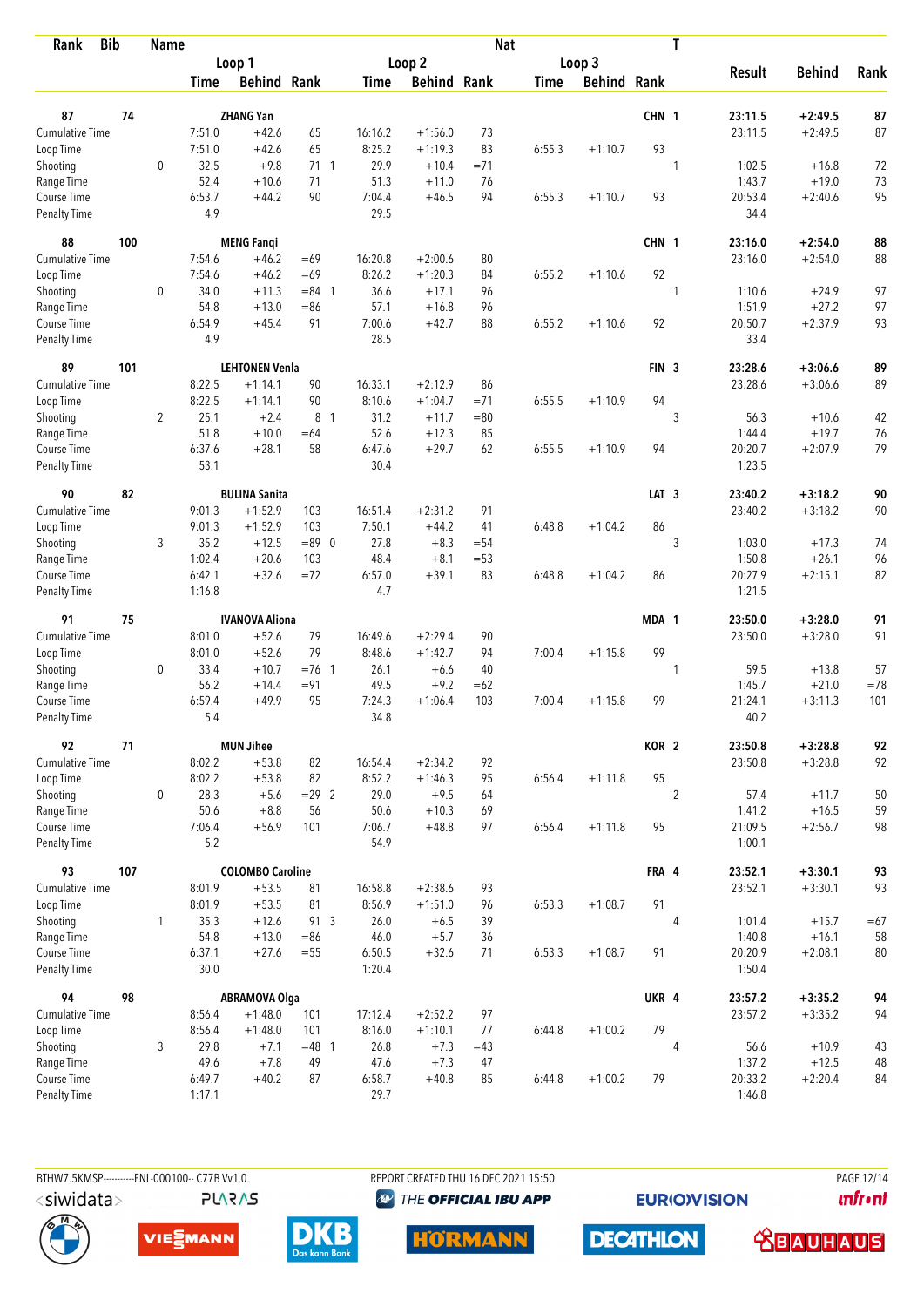| <b>Bib</b><br>Rank                 |     | <b>Name</b>    |                |                                  |          |                |                    | <b>Nat</b> |        |                    |                  | T              |                   |               |        |
|------------------------------------|-----|----------------|----------------|----------------------------------|----------|----------------|--------------------|------------|--------|--------------------|------------------|----------------|-------------------|---------------|--------|
|                                    |     |                |                | Loop 1                           |          |                | Loop 2             |            |        | Loop 3             |                  |                |                   |               |        |
|                                    |     |                | Time           | <b>Behind Rank</b>               |          | Time           | <b>Behind Rank</b> |            | Time   | <b>Behind Rank</b> |                  |                | <b>Result</b>     | <b>Behind</b> | Rank   |
| 95                                 | 89  |                |                | <b>HACHISUKA Asuka</b>           |          |                |                    |            |        |                    | JPN <sub>2</sub> |                | 23:57.3           | $+3:35.3$     | 95     |
| Cumulative Time                    |     |                | 8:08.9         | $+1:00.5$                        | 85       | 17:07.2        | $+2:47.0$          | 95         |        |                    |                  |                | 23:57.3           | $+3:35.3$     | 95     |
| Loop Time                          |     |                | 8:08.9         | $+1:00.5$                        | 85       | 8:58.3         | $+1:52.4$          | 98         | 6:50.1 | $+1:05.5$          | 87               |                |                   |               |        |
| Shooting                           |     | $\mathbf{0}$   | 33.9           | $+11.2$                          | $= 82$ 2 | 35.7           | $+16.2$            | 94         |        |                    |                  | $\overline{2}$ | 1:09.6            | $+23.9$       | 95     |
| Range Time                         |     |                | 55.2           | $+13.4$                          | 89       | 58.2           | $+17.9$            | 98         |        |                    |                  |                | 1:53.4            | $+28.7$       | 98     |
| Course Time                        |     |                | 7:08.6         | $+59.1$                          | 103      | 7:05.0         | $+47.1$            | 95         | 6:50.1 | $+1:05.5$          | 87               |                | 21:03.7           | $+2:50.9$     | 97     |
| <b>Penalty Time</b>                |     |                | 5.1            |                                  |          | 55.1           |                    |            |        |                    |                  |                | 1:00.2            |               |        |
| 96                                 | 87  |                |                | <b>ZINGERLE Linda</b>            |          |                |                    |            |        |                    | ITA 4            |                | 24:02.1           | $+3:40.1$     | 96     |
| <b>Cumulative Time</b>             |     |                | 8:58.9         | $+1:50.5$                        | 102      | 17:14.2        | $+2:54.0$          | 98         |        |                    |                  |                | 24:02.1           | $+3:40.1$     | 96     |
| Loop Time                          |     |                | 8:58.9         | $+1:50.5$                        | 102      | 8:15.3         | $+1:09.4$          | 76         | 6:47.9 | $+1:03.3$          | 85               |                |                   |               |        |
| Shooting                           |     | 3              | 29.8           | $+7.1$                           | $= 48$ 1 | 24.5           | $+5.0$             | 25         |        |                    |                  | 4              | 54.4              | $+8.7$        | 33     |
| Range Time                         |     |                | 49.0           | $+7.2$                           | $=42$    | 44.5           | $+4.2$             | $= 25$     |        |                    |                  |                | 1:33.5            | $+8.8$        | $= 28$ |
| Course Time                        |     |                | 6:50.5         | $+41.0$                          | 88       | 7:02.3         | $+44.4$            | 92         | 6:47.9 | $+1:03.3$          | 85               |                | 20:40.7           | $+2:27.9$     | 90     |
| Penalty Time                       |     |                | 1:19.4         |                                  |          | 28.5           |                    |            |        |                    |                  |                | 1:47.9            |               |        |
| 97                                 | 93  |                |                | <b>ZDRAVKOVA Maria</b>           |          |                |                    |            |        |                    | BUL <sub>2</sub> |                | 24:09.2           | $+3:47.2$     | 97     |
| <b>Cumulative Time</b>             |     |                | 8:32.3         | $+1:23.9$                        | 97       | 17:05.7        | $+2:45.5$          | 94         |        |                    |                  |                | 24:09.2           | $+3:47.2$     | 97     |
| Loop Time                          |     |                | 8:32.3         | $+1:23.9$                        | 97       | 8:33.4         | $+1:27.5$          | 86         | 7:03.5 | $+1:18.9$          | 103              |                |                   |               |        |
| Shooting                           |     | 1              | 32.6           | $+9.9$                           | 72 1     | 25.1           | $+5.6$             | $= 31$     |        |                    |                  | $\overline{2}$ | 57.7              | $+12.0$       | 51     |
| Range Time                         |     |                | 52.8           | $+11.0$                          | $=74$    | 46.1           | $+5.8$             | $=37$      |        |                    |                  |                | 1:38.9            | $+14.2$       | 53     |
| Course Time<br><b>Penalty Time</b> |     |                | 7:09.2<br>30.3 | $+59.7$                          | 104      | 7:16.4<br>30.9 | $+58.5$            | 100        | 7:03.5 | $+1:18.9$          | 103              |                | 21:29.1<br>1:01.2 | $+3:16.3$     | 103    |
| 98                                 | 91  |                |                | PICZURA Magda                    |          |                |                    |            |        |                    | POL 2            |                | 24:11.3           | $+3:49.3$     | 98     |
| <b>Cumulative Time</b>             |     |                | 8:30.1         | $+1:21.7$                        | 96       | 17:09.3        | $+2:49.1$          | 96         |        |                    |                  |                | 24:11.3           | $+3:49.3$     | 98     |
| Loop Time                          |     |                | 8:30.1         | $+1:21.7$                        | 96       | 8:39.2         | $+1:33.3$          | 90         | 7:02.0 | $+1:17.4$          | 102              |                |                   |               |        |
| Shooting                           |     | $\mathbf{1}$   | 35.7           | $+13.0$                          | 92 1     | 30.6           | $+11.1$            | 75         |        |                    |                  | $\overline{2}$ | 1:06.3            | $+20.6$       | 86     |
| Range Time                         |     |                | 55.9           | $+14.1$                          | 90       | 51.7           | $+11.4$            | 80         |        |                    |                  |                | 1:47.6            | $+22.9$       | 88     |
| Course Time                        |     |                | 7:04.4         | $+54.9$                          | 99       | 7:17.0         | $+59.1$            | 102        | 7:02.0 | $+1:17.4$          | 102              |                | 21:23.4           | $+3:10.6$     | 100    |
| <b>Penalty Time</b>                |     |                | 29.8           |                                  |          | 30.5           |                    |            |        |                    |                  |                | 1:00.3            |               |        |
| 99                                 | 77  |                |                | <b>REMENOVA Maria</b>            |          |                |                    |            |        |                    | SVK 4            |                | 24:16.3           | $+3:54.3$     | 99     |
| <b>Cumulative Time</b>             |     |                | 8:47.7         | $+1:39.3$                        | 99       | 17:31.7        | $+3:11.5$          | 100        |        |                    |                  |                | 24:16.3           | $+3:54.3$     | 99     |
| Loop Time                          |     |                | 8:47.7         | $+1:39.3$                        | 99       | 8:44.0         | $+1:38.1$          | 93         | 6:44.6 | $+1:00.0$          | 78               |                |                   |               |        |
| Shooting                           |     | $\overline{2}$ | 37.6           | $+14.9$                          | 101 2    | 29.4           | $+9.9$             | 66         |        |                    |                  | 4              | 1:07.1            | $+21.4$       | 89     |
| Range Time                         |     |                | 59.4           | $+17.6$                          | $=101$   | 50.7           | $+10.4$            | $=70$      |        |                    |                  |                | 1:50.1            | $+25.4$       | 95     |
| Course Time                        |     |                | 6:52.9         | $+43.4$                          | 89       | 6:56.8         | $+38.9$            | 82         | 6:44.6 | $+1:00.0$          | 78               |                | 20:34.3           | $+2:21.5$     | 85     |
| <b>Penalty Time</b>                |     |                | 55.4           |                                  |          | 56.5           |                    |            |        |                    |                  |                | 1:51.9            |               |        |
| 100                                | 99  |                |                | <b>PEIFFER Benita</b>            |          |                |                    |            |        |                    | CAN 3            |                | 24:17.4           | $+3:55.4$     | 100    |
| Cumulative Time                    |     |                | 8:27.1         | $+1:18.7$                        | 95       | 17:30.8        | $+3:10.6$          | 99         |        |                    |                  |                | 24:17.4           | $+3:55.4$     | 100    |
| Loop Time                          |     |                | 8:27.1         | $+1:18.7$                        | 95       | 9:03.7         | $+1:57.8$          | 99         | 6:46.6 | $+1:02.0$          | 83               |                |                   |               |        |
| Shooting                           |     | $\mathbf{1}$   | 37.2           | $+14.5$                          | $= 97$ 2 | 37.3           | $+17.8$            | 97         |        |                    |                  | 3              | 1:14.6            | $+28.9$       | $= 99$ |
| Range Time                         |     |                | 59.4           | $+17.6$                          | $=101$   | 58.0           | $+17.7$            | 97         |        |                    |                  |                | 1:57.4            | $+32.7$       | 100    |
| Course Time<br><b>Penalty Time</b> |     |                | 6:56.7<br>31.0 | $+47.2$                          | 94       | 7:08.9<br>56.8 | $+51.0$            | 98         | 6:46.6 | $+1:02.0$          | 83               |                | 20:52.2<br>1:27.8 | $+2:39.4$     | 94     |
| 101                                | 104 |                |                | <b>KIM Seonsu</b>                |          |                |                    |            |        |                    | KOR 3            |                | 24:41.3           | $+4:19.3$     | 101    |
| <b>Cumulative Time</b>             |     |                | 8:36.2         | $+1:27.8$                        | 98       | 17:42.7        | $+3:22.5$          | 101        |        |                    |                  |                | 24:41.3           | $+4:19.3$     | 101    |
| Loop Time                          |     |                | 8:36.2         | $+1:27.8$                        | 98       | 9:06.5         | $+2:00.6$          | 101        | 6:58.6 | $+1:14.0$          | 97               |                |                   |               |        |
| Shooting                           |     | 1              | 35.2           | $+12.5$                          | $= 89$ 2 | 32.3           | $+12.8$            | 87         |        |                    |                  | 3              | 1:07.6            | $+21.9$       | $= 90$ |
| Range Time                         |     |                | 58.2           | $+16.4$                          | 97       | 56.9           | $+16.6$            | 95         |        |                    |                  |                | 1:55.1            | $+30.4$       | 99     |
| Course Time                        |     |                | 7:07.1         | $+57.6$                          | 102      | 7:13.6         | $+55.7$            | 99         | 6:58.6 | $+1:14.0$          | 97               |                | 21:19.3           | $+3:06.5$     | 99     |
| <b>Penalty Time</b>                |     |                | 30.9           |                                  |          | 56.0           |                    |            |        |                    |                  |                | 1:26.9            |               |        |
| 102                                | 62  |                |                | <b>COLEBOURN Jillian Wei-Lin</b> |          |                |                    |            |        |                    | AUS <sub>5</sub> |                | 25:38.8           | $+5:16.8$     | 102    |
| Cumulative Time                    |     |                | 8:54.3         | $+1:45.9$                        | 100      | 18:32.5        | $+4:12.3$          | 102        |        |                    |                  |                | 25:38.8           | $+5:16.8$     | 102    |
| Loop Time                          |     |                | 8:54.3         | $+1:45.9$                        | 100      | 9:38.2         | $+2:32.3$          | 102        | 7:06.3 | $+1:21.7$          | 104              |                |                   |               |        |
| Shooting                           |     | $\overline{2}$ | 31.7           | $+9.0$                           | 63 3     | 42.8           | $+23.3$            | 102        |        |                    |                  | 5              | 1:14.6            | $+28.9$       | $= 99$ |
| Range Time                         |     |                | 52.8           | $+11.0$                          | $=74$    | 55.3           | $+15.0$            | 92         |        |                    |                  |                | 1:48.1            | $+23.4$       | 89     |
| Course Time                        |     |                | 7:02.6         | $+53.1$                          | 97       | 7:16.8         | $+58.9$            | 101        | 7:06.3 | $+1:21.7$          | 104              |                | 21:25.7           | $+3:12.9$     | 102    |
| Penalty Time                       |     |                | 58.9           |                                  |          | 1:26.1         |                    |            |        |                    |                  |                | 2:25.0            |               |        |

**PLARAS** 

BTHW7.5KMSP----------FNL-000100-- C77B Vv1.0. REPORT CREATED THU 16 DEC 2021 15:50 PAGE 13/14 <sup><sup>9</sup> THE OFFICIAL IBU APP</sup>

**EURIOVISION** 









**DECATHLON** 



**unfront**